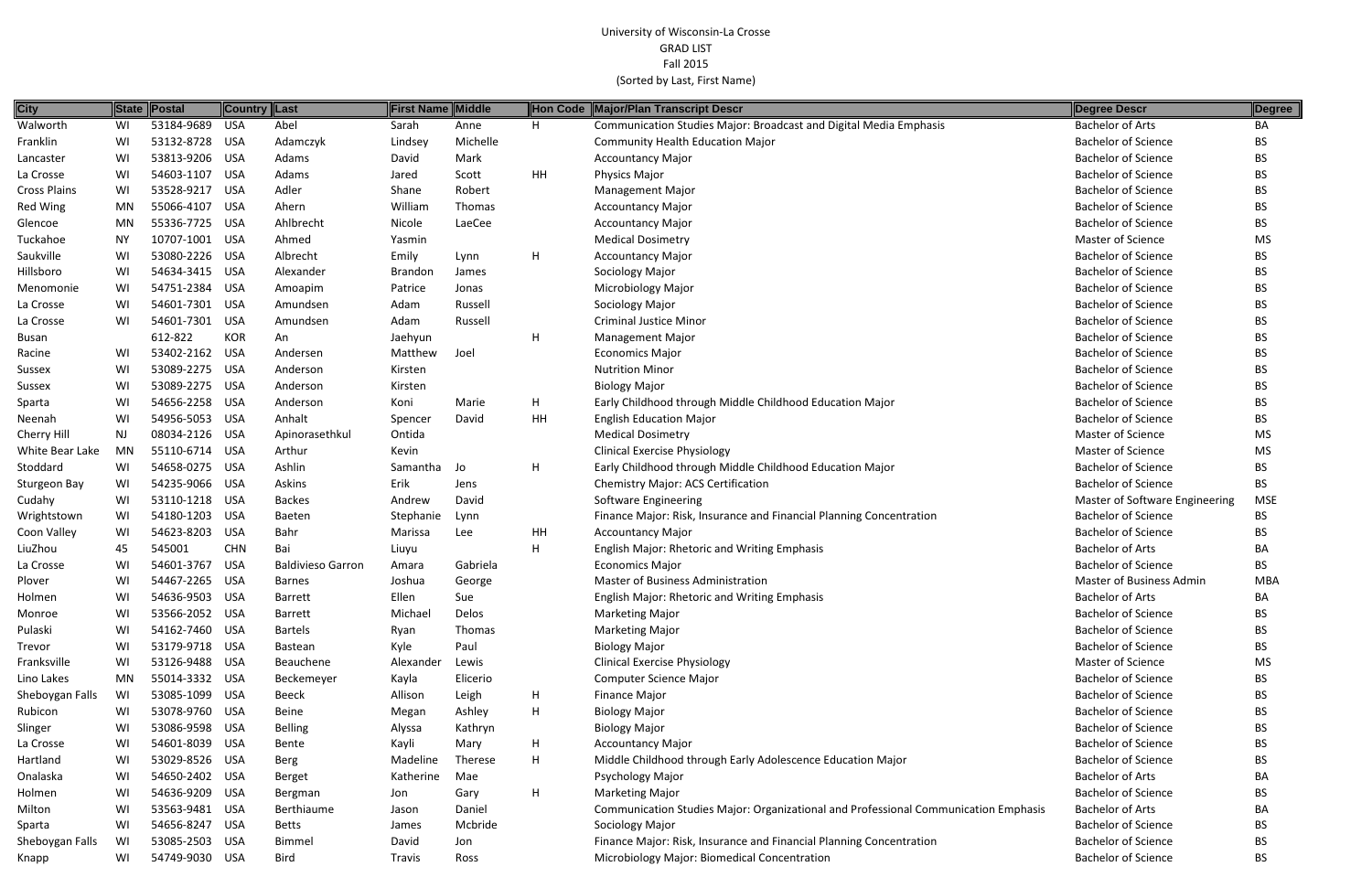| <b>City</b>        |     | State Postal   | Country Last |                  | <b>First Name Middle</b> |             |    | Hon Code Major/Plan Transcript Descr                                                | Degree Descr                   | Degree     |
|--------------------|-----|----------------|--------------|------------------|--------------------------|-------------|----|-------------------------------------------------------------------------------------|--------------------------------|------------|
| Sparta             | WI  | 54656-1445 USA |              | <b>Bisinger</b>  | Jacob                    | Louis       |    | <b>Finance Major</b>                                                                | <b>Bachelor of Science</b>     | BS         |
| Neillsville        | WI  | 54456-1433 USA |              | Bixby            | Arielle                  | Darlene     |    | <b>Biology Major</b>                                                                | <b>Bachelor of Science</b>     | BS.        |
| Fitchburg          | WI  | 53711-5271 USA |              | Blatter          | Jessica                  | Erin        | HH | Middle Childhood through Early Adolescence Education Major                          | <b>Bachelor of Science</b>     | <b>BS</b>  |
| Gordon             | WI  | 54838-9354 USA |              | <b>Block</b>     | Ashley                   | Marie       |    | Psychology Major                                                                    | <b>Bachelor of Science</b>     | <b>BS</b>  |
| Mount Horeb        | WI  | 53572-3314 USA |              | <b>Blome</b>     | Michael                  | Christopher |    | <b>Management Major</b>                                                             | <b>Bachelor of Science</b>     | <b>BS</b>  |
| Poynette           | WI  | 53955-8558 USA |              | Blumenstein      | Taylor                   | Jon         | HH | Geography Major: Geographic Information Science Concentration                       | <b>Bachelor of Science</b>     | <b>BS</b>  |
| Marshfield         | WI  | 54449-9092 USA |              | Boehning         | Rebecca                  | Sue         | HH | Middle Childhood through Early Adolescence Education Major                          | <b>Bachelor of Science</b>     | BS.        |
| Wausau             | WI  | 54403-3058 USA |              | Bohm             | Samantha                 | Leigh       |    | Exercise and Sport Science Major: Exercise Science - Pre-professional Track         | <b>Bachelor of Science</b>     | BS         |
| Rice Lake          | WI  | 54868-1207     | USA          | Bohn             | Kevin                    | Pharis      | HH | Exercise and Sport Science Major: Exercise Science - Pre-professional Track         | <b>Bachelor of Science</b>     | <b>BS</b>  |
| Holmen             | WI  | 54636-8703 USA |              | Bolton           | Kelsey                   | Nicole      |    | Communication Studies Major: Organizational and Professional Communication Emphasis | <b>Bachelor of Arts</b>        | BA         |
| <b>Brookfield</b>  | WI  | 53005-6805 USA |              | Borden           | Jessica                  | Glynn       | H  | <b>Community Health Education Major</b>                                             | <b>Bachelor of Science</b>     | <b>BS</b>  |
| Appleton           | WI  | 54915-9400     | USA          | <b>Bosin</b>     | Amy                      | Nicole      |    | <b>Occupational Therapy</b>                                                         | Master of Science              | MS         |
| Waupun             | WI  | 53963-2026 USA |              | Bossenbroeck     | Tara                     | Marie       |    | Psychology Major                                                                    | <b>Bachelor of Science</b>     | <b>BS</b>  |
| Hudson             | WI  | 54016-6730 USA |              | Boumeester       | Kayla                    | Starr       |    | Physics Major                                                                       | <b>Bachelor of Science</b>     | <b>BS</b>  |
| Onalaska           | WI  | 54650-8433 USA |              | Bowman           | Stephanie                | Ellen       |    | Middle Childhood through Early Adolescence Education Major                          | <b>Bachelor of Science</b>     | <b>BS</b>  |
| Janesville         | WI  | 53545-8345 USA |              | <b>Bradley</b>   | Lauren                   | Elizabeth   |    | Exercise and Sport Science Major: Exercise Science - Pre-professional Track         | <b>Bachelor of Science</b>     | <b>BS</b>  |
| Weston             | WI  | 54476-5686 USA |              | <b>Bradley</b>   | Paul                     | Taylor      |    | <b>Computer Science Major</b>                                                       | <b>Bachelor of Science</b>     | <b>BS</b>  |
| Mukwonago          | WI  | 53149-7705 USA |              | <b>Brecklin</b>  | Kara                     | Jean        |    | <b>Biology Major</b>                                                                | <b>Bachelor of Science</b>     | <b>BS</b>  |
| Sauk City          | WI  | 53583-9546 USA |              | <b>Breunig</b>   | Nicole                   | Amber       |    | <b>Management Major</b>                                                             | <b>Bachelor of Science</b>     | BS.        |
| Apple Valley       | MN  | 55124-8078 USA |              | <b>Bright</b>    | Haylen                   | Rose        |    | Early Childhood through Middle Childhood Education Major                            | <b>Bachelor of Science</b>     | <b>BS</b>  |
| Holmen             | WI  | 54636-9280 USA |              | <b>Brown</b>     | Alexandra                | Marie       | H  | Early Childhood through Middle Childhood Education Major                            | <b>Bachelor of Science</b>     | <b>BS</b>  |
| La Crosse          | WI  | 54601-5206 USA |              | <b>Brown</b>     | Jeffrey                  | Michael     |    | Physics Major                                                                       | <b>Bachelor of Science</b>     | <b>BS</b>  |
| New Berlin         | WI  | 53151-8769 USA |              | Brown            | Sara                     | Kathryn     |    | <b>Accountancy Major</b>                                                            | <b>Bachelor of Science</b>     | <b>BS</b>  |
| Minneapolis        | MN  | 55418-4736 USA |              | <b>Bruehling</b> | Sabrina                  |             | HH | Art Major                                                                           | <b>Bachelor of Science</b>     | <b>BS</b>  |
| Winona             | MN  | 55987-5592 USA |              | Bublitz          | Justin                   | John        |    | Geography Major: Environmental Science Concentration                                | <b>Bachelor of Science</b>     | <b>BS</b>  |
| Stewartville       | MN  | 55976-1099     | USA          | Buchanan         | Cody                     | Duane       |    | Exercise and Sport Science Major: Physical Education                                | <b>Bachelor of Science</b>     | <b>BS</b>  |
| Blanchardville     | WI  | 53516-9643 USA |              | <b>Burke</b>     | Benjamin                 | Joseph      |    | Communication Studies Major: Organizational and Professional Communication Emphasis | <b>Bachelor of Science</b>     | <b>BS</b>  |
| Oconomowoc         | WI  | 53066-6413 USA |              | <b>Burnette</b>  | Jenna                    | Marie       | H  | <b>Marketing Major</b>                                                              | <b>Bachelor of Science</b>     | <b>BS</b>  |
| Bloomington        | MN  | 55437-2429 USA |              | <b>Buscho</b>    | Madelin                  | Nicole      |    | Psychology Major                                                                    | <b>Bachelor of Science</b>     | <b>BS</b>  |
| Mosinee            | WI  | 54455-9131 USA |              | Butz             | Connor                   | Stephen     |    | <b>Management Major</b>                                                             | <b>Bachelor of Science</b>     | <b>BS</b>  |
| La Crosse          | WI  | 54603-1416 USA |              | Calkins          | Andrea                   | Marie       |    | <b>Biology Major</b>                                                                | <b>Bachelor of Science</b>     | <b>BS</b>  |
| La Crosse          | WI  | 54601-7857 USA |              | Campbell         | Kristopher               | James       |    | <b>Therapeutic Recreation Major</b>                                                 | <b>Bachelor of Science</b>     | <b>BS</b>  |
| Antioch            | IL. | 60002-2926 USA |              | Cappitelli       | Philip                   | John        |    | Psychology Major                                                                    | <b>Bachelor of Arts</b>        | BA         |
| Park Falls         | WI  | 54552-8924 USA |              | Carden           | Cody                     | Joesph      |    | <b>Biology Major: Aquatic Science Concentration</b>                                 | <b>Bachelor of Science</b>     | BS         |
| La Crosse          | WI  | 54601-4262 USA |              | Carey            | Cameron                  | John        | H  | <b>Public Administration Major</b>                                                  | <b>Bachelor of Science</b>     | <b>BS</b>  |
| Waupaca            | WI  | 54981-5929 USA |              | Carlson          | Zach                     | Douglas     |    | <b>History Major</b>                                                                | <b>Bachelor of Science</b>     | <b>BS</b>  |
| Holmen             | WI  | 54636-9414 USA |              | Cary             | Kelly                    | Susan       |    | <b>Marketing Major</b>                                                              | <b>Bachelor of Science</b>     | <b>BS</b>  |
| Onalaska           | WI  | 54650-9656 USA |              | Cejka            | Benjamin                 | Robert      |    | <b>Management Major</b>                                                             | <b>Bachelor of Science</b>     | <b>BS</b>  |
| Delafield          | WI  | 53018-3524 USA |              | Chaneske         | Samantha                 | Marie       |    | <b>Occupational Therapy</b>                                                         | Master of Science              | <b>MS</b>  |
| Wausau             | WI  | 54401-8247 USA |              | Check            | <b>Brittany</b>          |             |    | <b>Medical Dosimetry</b>                                                            | Master of Science              | <b>MS</b>  |
| Brooklyn           | NY  | 11201-3129     | USA          | Chen             | Doris                    |             |    | <b>Medical Dosimetry</b>                                                            | Master of Science              | <b>MS</b>  |
| ZhengZhou          | 41  | 450001         | <b>CHN</b>   | Chen             | Han                      |             |    | <b>Software Engineering</b>                                                         | Master of Software Engineering | <b>MSE</b> |
| Ashland            | WI  | 54806          | <b>USA</b>   | Chingo           | Jordan                   | Nacole      |    | <b>Occupational Therapy</b>                                                         | Master of Science              | MS         |
| La Crosse          | WI  | 54601-2288     | USA          | Christian        | Kaleb                    | Lee         |    | Finance Major                                                                       | <b>Bachelor of Science</b>     | <b>BS</b>  |
| De Forest          | WI  | 53532-1642 USA |              | Christianson     | Tera                     | Ray         |    | <b>Medical Dosimetry</b>                                                            | Master of Science              | MS         |
| Menomonee Falls WI |     | 53051-6866 USA |              | Ciskoski         | Marina                   | Lu          |    | <b>Marketing Major</b>                                                              | <b>Bachelor of Science</b>     | <b>BS</b>  |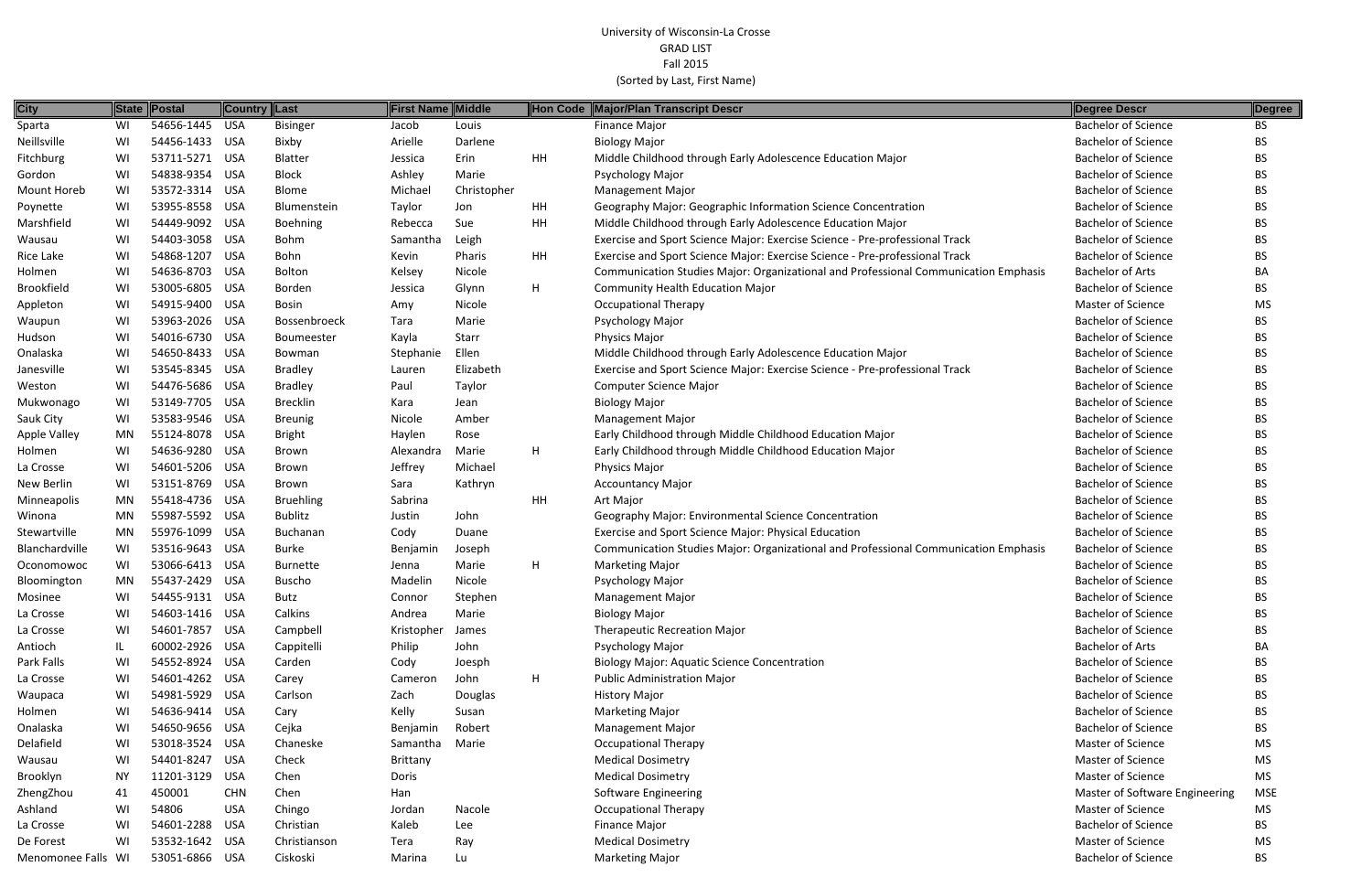| <b>City</b>           |           | State Postal   | ∥Country ∥Last |              | <b>First Name Middle</b> |           | Hon Code    | Major/Plan Transcript Descr                                                         | Degree Descr               | Degree    |
|-----------------------|-----------|----------------|----------------|--------------|--------------------------|-----------|-------------|-------------------------------------------------------------------------------------|----------------------------|-----------|
| <b>West Salem</b>     | WI        | 54669-9278 USA |                | Cline        | Amy                      | Lynn      | <b>HH</b>   | Sociology Major                                                                     | <b>Bachelor of Science</b> | BS        |
| Freedom               | WI        | 54913-7896 USA |                | Coenen       | Tanner                   | Michael   |             | <b>Information Systems Major</b>                                                    | <b>Bachelor of Science</b> | <b>BS</b> |
| Prairie du Chien      | WI        | 53821-2536 USA |                | Coon         | Katy                     | Jolene    | H           | Psychology Major                                                                    | <b>Bachelor of Science</b> | BS.       |
| Janesville            | WI        | 53548-1491 USA |                | Corrigan     | Neil                     | Patrick   | HH          | Exercise and Sport Science Major: Exercise Science - Pre-professional Track         | <b>Bachelor of Science</b> | <b>BS</b> |
| La Crosse             | WI        | 54601-4621 USA |                | Costello     | Hanna                    | Linden    | H           | Middle Childhood through Early Adolescence Education Major                          | <b>Bachelor of Science</b> | <b>BS</b> |
| <b>Bristol</b>        | WI        | 53104-9662 USA |                | Cox          | Danielle                 | Jacquin   |             | Psychology Major                                                                    | <b>Bachelor of Arts</b>    | BA        |
| Tomahawk              | WI        | 54487-1748 USA |                | Daigle       | Garrett                  | Lee       |             | <b>Marketing Major</b>                                                              | <b>Bachelor of Science</b> | <b>BS</b> |
| <b>Spring Valley</b>  | WI        | 54767-8221 USA |                | Dangeur      | Signey                   | Mai       |             | <b>Biology Major</b>                                                                | <b>Bachelor of Science</b> | <b>BS</b> |
| <b>Bangor</b>         | WI        | 54614-9113 USA |                | Davis        | Emily                    |           | H           | Early Childhood through Middle Childhood Education Major                            | <b>Bachelor of Science</b> | <b>BS</b> |
| Boscobel              | WI        | 53805-1721 USA |                | Dilley       | Brittany                 | Marie     | H           | <b>Therapeutic Recreation Major</b>                                                 | <b>Bachelor of Science</b> | <b>BS</b> |
| Marathon              | WI        | 54448-9338 USA |                | <b>Dirks</b> | Morgan                   | F         |             | Communication Studies Major: Organizational and Professional Communication Emphasis | <b>Bachelor of Science</b> | <b>BS</b> |
| <b>Beloit</b>         | WI        | 53511-2110 USA |                | Disrud       | Samantha                 | Rose      |             | <b>Biology Major: Biomedical Science Concentration</b>                              | <b>Bachelor of Science</b> | <b>BS</b> |
| Milwaukee             | WI        | 53212-4201 USA |                | Dixon        | Henry                    |           |             | <b>Management Major</b>                                                             | <b>Bachelor of Science</b> | <b>BS</b> |
| Franklin              | WI        | 53132-1323 USA |                | <b>Dobbs</b> | Kathryn                  | Marie     | H           | <b>Biology Major: Biomedical Science Concentration</b>                              | <b>Bachelor of Science</b> | <b>BS</b> |
| Green Bay             | WI        | 54311-7338 USA |                | Dobson       | Matthew                  | Edward    |             | Sociology Major                                                                     | <b>Bachelor of Science</b> | <b>BS</b> |
| Mount Horeb           | WI        | 53572-1100 USA |                | Donaldson    | Andrew                   |           |             | Geography Major: Environmental Science Concentration                                | <b>Bachelor of Science</b> | <b>BS</b> |
| Madison               | WI        | 53705-4939 USA |                | Dongzhu      | Lejia                    |           |             | Finance Major                                                                       | <b>Bachelor of Science</b> | BS.       |
| San Diego             | CA        | 92109-2660 USA |                | Doran        | Jessica                  |           |             | <b>Occupational Therapy</b>                                                         | Master of Science          | MS        |
| Princeton             | WI        | 54968-8850 USA |                | Doro         | Katherine                |           |             | <b>Clinical Exercise Physiology</b>                                                 | <b>Master of Science</b>   | <b>MS</b> |
| <b>Brodhead</b>       | WI        | 53520-9046 USA |                | Drake        | Charissa                 | Rose      |             | <b>Occupational Therapy</b>                                                         | <b>Master of Science</b>   | <b>MS</b> |
| Delavan               | MN        | 56023-5103 USA |                | Driscoll     | Camille                  | Kae       | H           | Middle Childhood through Early Adolescence Education Major                          | <b>Bachelor of Science</b> | BS.       |
| <b>Grand Junction</b> | $\rm CO$  | 81503-2975 USA |                | Duda         | Daniel                   | Ryan      |             | <b>Marketing Major</b>                                                              | <b>Bachelor of Science</b> | BS.       |
| Wooster               | OH        | 44691-5218 USA |                | Duffy        | Seth                     | Robert    |             | <b>Medical Dosimetry</b>                                                            | Master of Science          | <b>MS</b> |
| Winneconne            | WI        | 54986-9551 USA |                | Dunham       | Katelyn                  | Rose      |             | <b>Microbiology Major</b>                                                           | <b>Bachelor of Science</b> | BS.       |
| Madison               | WI        | 53714-2634 USA |                | Dupor        | Michael                  | William   | HH          | <b>Biology Major</b>                                                                | <b>Bachelor of Science</b> | <b>BS</b> |
| Knapp                 | WI        | 54749-9041 USA |                | Dusek        | Erin                     | Lynn      |             | Exercise and Sport Science Major: Exercise Science - Fitness Track                  | <b>Bachelor of Science</b> | <b>BS</b> |
| Wales                 | WI        | 53183-9540 USA |                | Dwyer        | Conor                    | Patirck   |             | <b>Public Administration Major</b>                                                  | <b>Bachelor of Science</b> | <b>BS</b> |
| Fridley               | <b>MN</b> | 55432-5518 USA |                | Earley       | Catherine                | Mary      |             | Communication Studies Major: Organizational and Professional Communication Emphasis | <b>Bachelor of Science</b> | <b>BS</b> |
| Appleton              | WI        | 54915-4735 USA |                | Ebben        | Angela                   | Marie     | H           | <b>Therapeutic Recreation Major</b>                                                 | <b>Bachelor of Science</b> | BS.       |
| Caledonia             | WI        | 53108-9541 USA |                | Ehleiter     | Daniel                   | Lawrence  |             | Exercise and Sport Science Major: Exercise Science - Pre-professional Track         | <b>Bachelor of Science</b> | <b>BS</b> |
| La Crosse             | WI        | 54601-4061 USA |                | Ekhoff       | <b>Brianna</b>           | Marie     |             | <b>Biology Major: Biomedical Science Concentration</b>                              | <b>Bachelor of Science</b> | <b>BS</b> |
| New Berlin            | WI        | 53151-6891 USA |                | Eldien       | Allison                  | Marie     |             | <b>Economics Major</b>                                                              | <b>Bachelor of Science</b> | <b>BS</b> |
| La Crosse             | WI        | 54601-4040 USA |                | Elwood       | Renae                    | Lea       |             | Psychology Major                                                                    | <b>Bachelor of Science</b> | <b>BS</b> |
| Superior              | WI        | 54880-7630 USA |                | Engen        | Mallory                  | Rose      |             | <b>Clinical Exercise Physiology</b>                                                 | Master of Science          | <b>MS</b> |
| Merrill               | WI        | 54452-3326 USA |                | English      | Andi                     | Renee     | H           | Middle Childhood through Early Adolescence Education Major                          | <b>Bachelor of Science</b> | <b>BS</b> |
| Whitewater            | WI        | 53190-3754 USA |                | Eshelman     | Mathew                   | Leigh     |             | Archaeological Studies Major                                                        | <b>Bachelor of Science</b> | <b>BS</b> |
| Rochester             | MN.       | 55902-1689 USA |                | Essig        | Tyler                    | James     | H           | Exercise and Sport Science Major: Sport Management                                  | <b>Bachelor of Science</b> | <b>BS</b> |
| Monona                | WI        | 53716-3928 USA |                | Farnsworth   | Jenna                    | Marie     | H           | <b>Marketing Major</b>                                                              | <b>Bachelor of Science</b> | <b>BS</b> |
| Owatonna              | MN        | 55060-4008 USA |                | Farrier      | Rebecca                  | Jean      | HH          | English Major: Rhetoric and Writing Emphasis                                        | <b>Bachelor of Arts</b>    | <b>BA</b> |
| Viroqua               | WI        | 54665-2017 USA |                | Favor        | Frederick                | Logan     |             | <b>Management Major</b>                                                             | <b>Bachelor of Science</b> | <b>BS</b> |
| Xi'an                 |           | 710043         | <b>CHN</b>     | Feng         | Yibing                   |           | $\mathsf H$ | <b>Finance Major</b>                                                                | <b>Bachelor of Science</b> | <b>BS</b> |
| Roseville             | MN.       | 55113-5801 USA |                | Finnegan     | Erin                     |           |             | <b>Occupational Therapy</b>                                                         | Master of Science          | MS        |
| Beach Park            | IL.       | 60087-5420 USA |                | Fitzgerald   | Megan                    | Joan      |             | Sociology Major                                                                     | <b>Bachelor of Science</b> | <b>BS</b> |
| Elgin                 | MN        | 55932-5250 USA |                | Flicker      | Laura                    | Caroline  |             | <b>Therapeutic Recreation Major</b>                                                 | <b>Bachelor of Science</b> | <b>BS</b> |
| La Crosse             | WI        | 54601-4238 USA |                | Foglia       | Alison                   | Catherine |             | <b>Psychology Minor</b>                                                             | <b>Bachelor of Science</b> | <b>BS</b> |
| La Crosse             | WI        | 54601-4238 USA |                | Foglia       | Alison                   | Catherine |             | Microbiology Major: Biomedical Concentration                                        | <b>Bachelor of Science</b> | <b>BS</b> |
|                       |           |                |                |              |                          |           |             |                                                                                     |                            |           |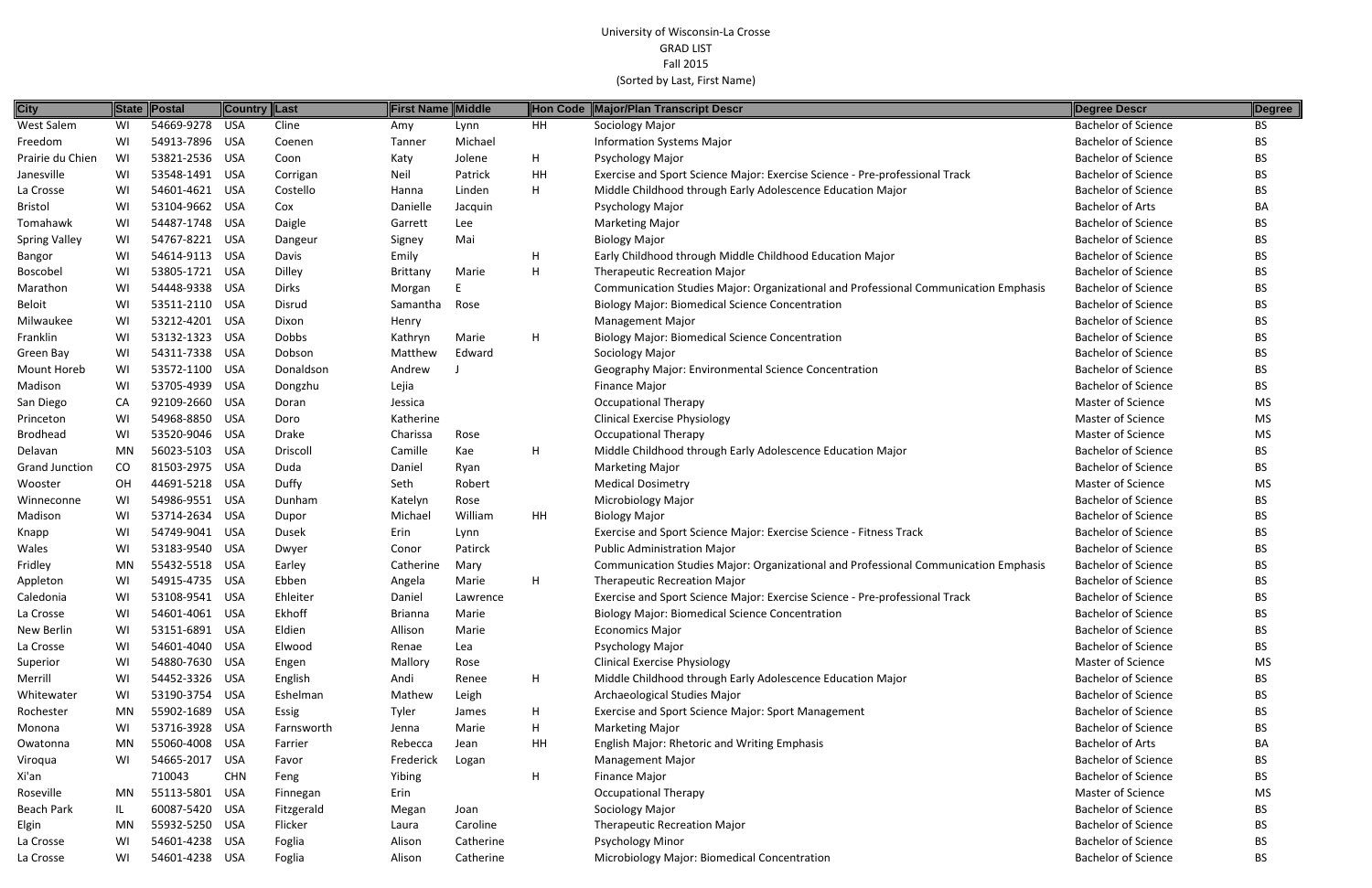| <b>City</b>             | State     | Postal         | <b>Country Last</b> |             | First Name | Middle       |    | Hon Code Major/Plan Transcript Descr                                        | Degree Descr               | Degree     |
|-------------------------|-----------|----------------|---------------------|-------------|------------|--------------|----|-----------------------------------------------------------------------------|----------------------------|------------|
| Corvallis               | OR        | 97330-6015 USA |                     | Forrester   | Karlei     | Marie        |    | <b>Clinical Exercise Physiology</b>                                         | Master of Science          | MS         |
| Stillwater              | MN        | 55082-4190 USA |                     | Forster     | Katie      | Lee          |    | Early Childhood through Middle Childhood Education Major                    | <b>Bachelor of Science</b> | BS.        |
| Kronenwetter            | WI        | 54455-8817 USA |                     | Forsythe    | Jonathan   | David        |    | <b>Statistics Major</b>                                                     | <b>Bachelor of Science</b> | ВS         |
| Marinette               | WI        | 54143-9473 USA |                     | Francour    | Kaitlyn    | Marie        |    | Exercise and Sport Science Major: Exercise Science - Pre-professional Track | <b>Bachelor of Science</b> | BS.        |
| <b>Wisconsin Rapids</b> | WI        | 54494-9742 USA |                     | Fredrick    | Joey       | James        | H  | Exercise and Sport Science Major: Physical Education                        | <b>Bachelor of Science</b> | ВS         |
| New Glarus              | WI        | 53574-0591 USA |                     | French      | Kalie      | Kirsten      |    | <b>Clinical Exercise Physiology</b>                                         | <b>Master of Science</b>   | MS         |
| Sussex                  | WI        | 53089-2432 USA |                     | Fricker     | Katie      | Lee          |    | Psychology Major                                                            | <b>Bachelor of Science</b> | BS.        |
| <b>Grand Meadow</b>     | MN        | 55936-8645 USA |                     | Fry         | Sara       | Lynn         |    | <b>Clinical Exercise Physiology</b>                                         | <b>Master of Science</b>   | MS.        |
| Crystal Lake            | IL.       | 60014-1903 USA |                     | Gable       | Jessica    |              |    | <b>Occupational Therapy</b>                                                 | Master of Science          | MS         |
| Oronoco                 | <b>MN</b> | 55960-9501 USA |                     | Gallagher   | Megan      | Kalene       | HH | <b>Management Major</b>                                                     | <b>Bachelor of Science</b> | <b>BS</b>  |
| <b>Forest City</b>      | IA        | 50436-1635 USA |                     | Garfin      | Kathryn    |              |    | Social Studies Education Major (Broad Field Option B)                       | <b>Bachelor of Science</b> | BS.        |
| Mequon                  | WI        | 53092-1573 USA |                     | Garstecki   | Sarah      | Frances      |    | <b>Management Major</b>                                                     | <b>Bachelor of Science</b> | BS.        |
| Westby                  | WI        | 54667-1316 USA |                     | Gaskell     | Travis     | James        | H  | Middle Childhood through Early Adolescence Education Major                  | <b>Bachelor of Science</b> | BS.        |
| La Crosse               | WI        | 54601-3419 USA |                     | Gaunky      | Donleigh   | Orin         | H  | <b>Political Science Major</b>                                              | <b>Bachelor of Science</b> | BS.        |
| Chaska                  | MN        | 55318-3209 USA |                     | Gebhart     | Abigail    | Ann          |    | Middle Childhood through Early Adolescence Education Major                  | <b>Bachelor of Science</b> | BS.        |
| Chippewa Falls          | WI        | 54729-6455 USA |                     | Gessert     | Stefanie   | Elizabeth    | H  | <b>Biology Major</b>                                                        | <b>Bachelor of Science</b> | BS.        |
| Plover                  | WI        | 54467-2226 USA |                     | Giese       | Clayton    | Gordon       |    | <b>Marketing Major</b>                                                      | <b>Bachelor of Science</b> | ВS         |
| Watertown               | WI        | 53098-1217 USA |                     | Gifford     | Kaeley     | Jo           |    | School Health Education Major                                               | <b>Bachelor of Science</b> | BS.        |
| Appleton                | WI        | 54913-6323 USA |                     | Gill        | Megan      | Elizabeth    |    | Exercise and Sport Science Major: Exercise Science - Fitness Track          | <b>Bachelor of Science</b> | BS.        |
| Kiel                    | WI        | 53042-1411 USA |                     | Gilsdorf    | Abigail    | Marie        | HH | Archaeological Studies Major                                                | <b>Bachelor of Science</b> | BS.        |
| Kiel                    | WI        | 53042-1411 USA |                     | Gilsdorf    | Katie      | Marie        |    | Middle Childhood through Early Adolescence Education Major                  | <b>Bachelor of Science</b> | BS.        |
| Kimball                 | MN        | 55353-9640 USA |                     | Gohmann     | Cora       | Jean         | H  | <b>Management Major</b>                                                     | <b>Bachelor of Science</b> | ВS         |
| Menomonee Falls WI      |           | 53051-6812 USA |                     | Golomski    | Zachary    | Henry        |    | Computer Science Major                                                      | <b>Bachelor of Science</b> | BS         |
| Cerritos                | CA        | 90703-2853 USA |                     | Gonzales    | Jonathan   | Luke         |    | <b>Medical Dosimetry</b>                                                    | Master of Science          | <b>MS</b>  |
| Austin                  | <b>MN</b> | 55912-3716 USA |                     | Grage       | Nichelle   | Mae          |    | <b>Mathematics Major: Education Emphasis</b>                                | <b>Bachelor of Science</b> | BS.        |
| Waco                    | TX        | 76710-5071 USA |                     | Granatowicz | Andrew     | Daniel       |    | <b>Medical Dosimetry</b>                                                    | Master of Science          | MS         |
| Iron Mountain           | MI        | 49801-9323 USA |                     | Gray        | Jennelle   | Alyson       | HH | Psychology Major                                                            | <b>Bachelor of Science</b> | BS.        |
| Hortonville             | WI        | 54944-9757 USA |                     | Griesbach   | Tatiana    | Mary         |    | Psychology Major                                                            | <b>Bachelor of Science</b> | BS.        |
| Cashton                 | WI        | 54619-8317 USA |                     | Griffin     | Shelby     | Helene       | H  | Middle Childhood through Early Adolescence Education Major                  | <b>Bachelor of Science</b> | BS         |
| Maple Grove             | MN        | 55311-1249 USA |                     | Griffith    | Patrick    |              | HH | Exercise and Sport Science Major: Exercise Science - Pre-professional Track | <b>Bachelor of Science</b> | ВS         |
| Burlington              | WI        | 53105-9007 USA |                     | Grueter     | Kaitlyn    | Rose         | H  | <b>Economics Major</b>                                                      | <b>Bachelor of Science</b> | BS.        |
| Anchorage               | АK        | 99508-3969 USA |                     | Gunnill     | Jack       | Evan         |    | <b>Exercise and Sport Science Major: Sport Management</b>                   | <b>Bachelor of Science</b> | BS.        |
| Plymouth                | MN        | 55446-2609 USA |                     | Gurria      | Robyn      | Skylar       |    | Sociology Major                                                             | <b>Bachelor of Science</b> | BS         |
| Saint Michael           | <b>MN</b> | 55376-1019 USA |                     | Gust        | Cassandra  | Louise       |    | <b>Political Science Major</b>                                              | <b>Bachelor of Science</b> | BS.        |
| Eau Claire              | WI        | 54701-9759 USA |                     | Gyorfi      | Michael    | John         | HH | <b>Biology Major: Biomedical Science Concentration</b>                      | <b>Bachelor of Science</b> | BS         |
| Wauwatosa               | WI        | 53222-4007 USA |                     | Haas        | Nathan     | Andrew       |    | <b>Accountancy Major</b>                                                    | <b>Bachelor of Science</b> | BS         |
| <b>Beverly Hills</b>    | CA        | 90211-3549 USA |                     | Hackett     | Tabitha    |              |    | Community Health Education: Public Health                                   | Master of Public Health    | <b>MPH</b> |
| La Crosse               | WI        | 54601-7294 USA |                     | Hackner     | Elizabeth  | Marie        |    | <b>Biology Major: Aquatic Science Concentration</b>                         | <b>Bachelor of Science</b> | BS.        |
| Adell                   | WI        | 53001-1505 USA |                     | Hafeman     | Bethany    | Ann          |    | Psychology Major                                                            | <b>Bachelor of Science</b> | BS.        |
| Stratford               | WI        | 54484-9549 USA |                     | Haffenbredl | Tiara      | Leigh        | H  | English Major: Literature Emphasis                                          | <b>Bachelor of Arts</b>    | BA         |
| Trempealeau             | WI        | 54661-6203 USA |                     | Hagen       | Dylan      | Reiss        |    | <b>Political Science Major</b>                                              | <b>Bachelor of Science</b> | BS.        |
| Wausau                  | WI        | 54401-1230 USA |                     | Hahn        | Abby       | Kristine     | H  | <b>Political Science Major</b>                                              | <b>Bachelor of Science</b> | BS         |
| <b>Black Earth</b>      | WI        | 53515-9534 USA |                     | Hamel       | Dylan      | Ari Sandager |    | Geography Major: Geographic Information Science Concentration               | <b>Bachelor of Science</b> | BS         |
| Verona                  | WI        | 53593-8010 USA |                     | Hamilton    | James      | Clark        |    | <b>Economics Major</b>                                                      | <b>Bachelor of Science</b> | BS.        |
| Oconomowoc              | WI        | 53066-2105 USA |                     | Hammer      | Samuel     | Michael      |    | <b>Economics Major</b>                                                      | <b>Bachelor of Science</b> | BS.        |
| Hokah                   | MN        | 55941-0377 USA |                     | Hammon      | Bobbi      |              |    | Sociology Major                                                             | <b>Bachelor of Science</b> | BS         |

| <b>Degree Descr</b>        | Degree     |
|----------------------------|------------|
| <b>Master of Science</b>   | <b>MS</b>  |
| <b>Bachelor of Science</b> | <b>BS</b>  |
| <b>Bachelor of Science</b> | <b>BS</b>  |
| <b>Bachelor of Science</b> | <b>BS</b>  |
| <b>Bachelor of Science</b> | BS.        |
| <b>Master of Science</b>   | <b>MS</b>  |
| <b>Bachelor of Science</b> | <b>BS</b>  |
| Master of Science          | <b>MS</b>  |
| <b>Master of Science</b>   | <b>MS</b>  |
| <b>Bachelor of Science</b> | <b>BS</b>  |
| <b>Bachelor of Science</b> | BS         |
| <b>Bachelor of Science</b> | <b>BS</b>  |
| <b>Bachelor of Science</b> | <b>BS</b>  |
| <b>Bachelor of Science</b> | <b>BS</b>  |
| <b>Bachelor of Science</b> | <b>BS</b>  |
| <b>Bachelor of Science</b> | <b>BS</b>  |
| <b>Bachelor of Science</b> | BS         |
| <b>Bachelor of Science</b> | <b>BS</b>  |
| <b>Bachelor of Science</b> | <b>BS</b>  |
| <b>Bachelor of Science</b> | BS         |
| <b>Bachelor of Science</b> | <b>BS</b>  |
| <b>Bachelor of Science</b> | BS         |
| <b>Bachelor of Science</b> | <b>BS</b>  |
| <b>Master of Science</b>   | <b>MS</b>  |
| <b>Bachelor of Science</b> | BS         |
| <b>Master of Science</b>   | <b>MS</b>  |
| <b>Bachelor of Science</b> | BS         |
| <b>Bachelor of Science</b> | <b>BS</b>  |
| <b>Bachelor of Science</b> | BS         |
| Bachelor of Science        | ВS         |
| <b>Bachelor of Science</b> | BS         |
| <b>Bachelor of Science</b> | BS         |
| <b>Bachelor of Science</b> | <b>BS</b>  |
| <b>Bachelor of Science</b> | <b>BS</b>  |
| <b>Bachelor of Science</b> | <b>BS</b>  |
| <b>Bachelor of Science</b> | BS         |
| Master of Public Health    | <b>MPH</b> |
| <b>Bachelor of Science</b> | BS         |
| <b>Bachelor of Science</b> | BS         |
| <b>Bachelor of Arts</b>    | BA         |
| <b>Bachelor of Science</b> | BS         |
| <b>Bachelor of Science</b> | BS         |
| <b>Bachelor of Science</b> | BS         |
| <b>Bachelor of Science</b> | BS         |
| <b>Bachelor of Science</b> | BS         |
| Dacholor of Coionco        | DC         |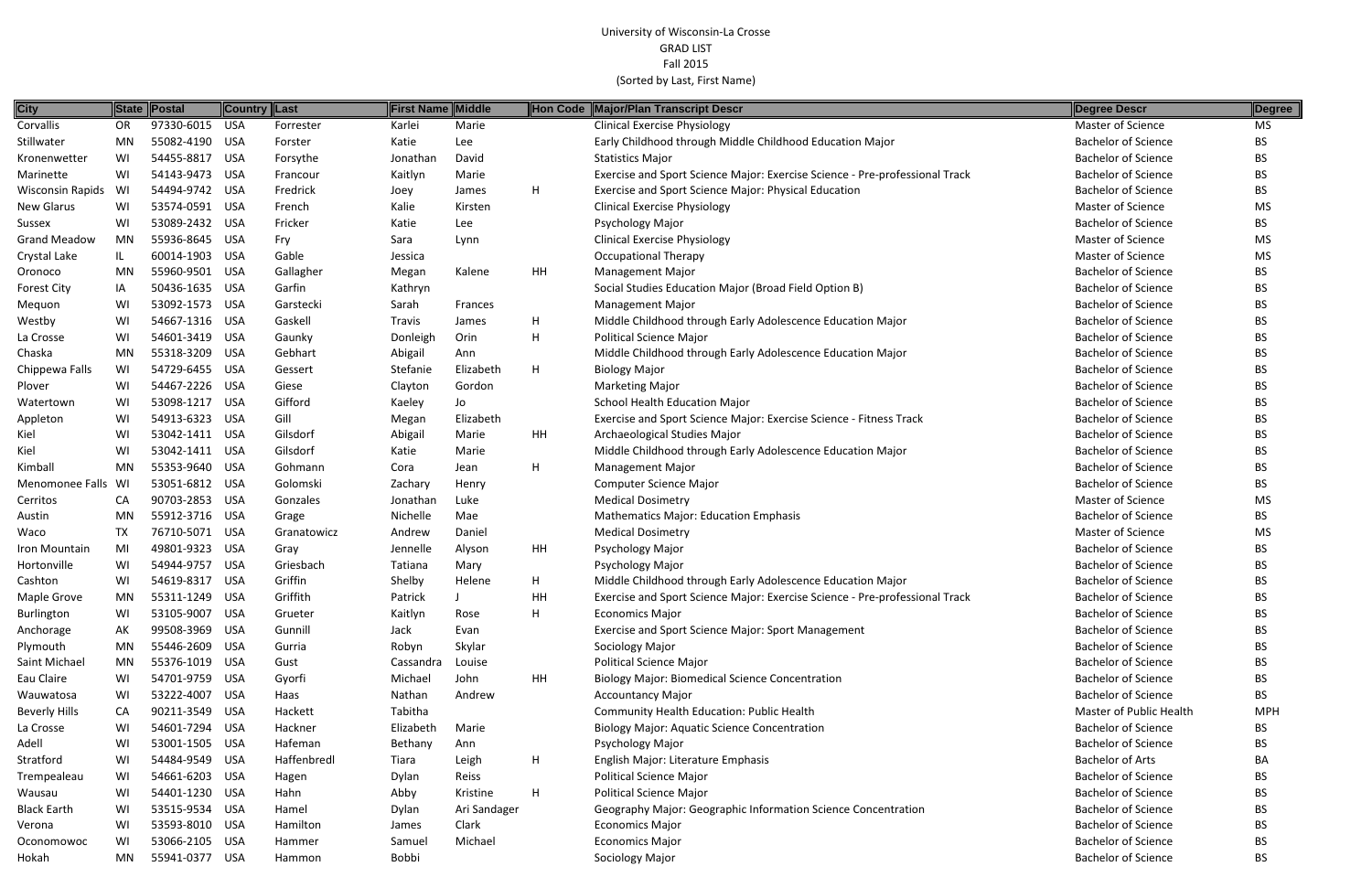| <b>City</b>         | State     | Postal         | <b>Country Last</b> |                | First Name Middle |           |              | Hon Code Major/Plan Transcript Descr                                                | <b>Degree Descr</b>        | Degree    |
|---------------------|-----------|----------------|---------------------|----------------|-------------------|-----------|--------------|-------------------------------------------------------------------------------------|----------------------------|-----------|
| <b>Beijing</b>      | 11        | 100053         | <b>CHN</b>          | Han            | Yufei             |           |              | <b>Statistics Major: Actuarial Science Concentration</b>                            | <b>Bachelor of Science</b> | <b>BS</b> |
| Dorchester          | WI        | 54425-9615 USA |                     | Hansen         | Susanna           | May       | Н            | Management Major                                                                    | <b>Bachelor of Science</b> | <b>BS</b> |
| Sun Prairie         | WI        | 53590-8800     | USA                 | Hanson         | Cody              | Michael   |              | <b>Finance Major</b>                                                                | <b>Bachelor of Science</b> | <b>BS</b> |
| Neenah              | WI        | 54956-2821 USA |                     | Hanson         | <b>Nick</b>       | James     | $\mathsf{H}$ | <b>Biology Major: Biomedical Science Concentration</b>                              | <b>Bachelor of Science</b> | <b>BS</b> |
| La Crosse           | WI        | 54601-8500     | USA                 | Harlan         | Cody              |           |              | <b>Biology Major</b>                                                                | <b>Bachelor of Science</b> | <b>BS</b> |
| New Berlin          | WI        | 53151-2411 USA |                     | Hauser         | Matthew           | James     |              | <b>Biology Major: Biomedical Science Concentration</b>                              | <b>Bachelor of Science</b> | <b>BS</b> |
| Mount Pleasant      | WI        | 53406-2483     | USA                 | Hawes          | Carly             | Jean      |              | Middle Childhood through Early Adolescence Education Major                          | <b>Bachelor of Science</b> | <b>BS</b> |
| Lake St Louis       | MO        | 63367-3010 USA |                     | Hawk           | Ellie             | Rose      |              | <b>Medical Dosimetry</b>                                                            | <b>Master of Science</b>   | <b>MS</b> |
| Marshfield          | WI        | 54449-9790 USA |                     | Heeg           | <b>Brandon</b>    | Kevin     |              | <b>Physics Major</b>                                                                | <b>Bachelor of Science</b> | <b>BS</b> |
| <b>Eden Prairie</b> | MN        | 55344-3906 USA |                     | Hegland        | Abby              | Jean      | H            | Middle Childhood through Early Adolescence Education Major                          | <b>Bachelor of Science</b> | <b>BS</b> |
| Saint Michael       | MN        | 55376-9535 USA |                     | Hegland        | Lucas             | Alan      |              | Exercise and Sport Science Major: Physical Education                                | <b>Bachelor of Science</b> | <b>BS</b> |
| Beaver Dam          | WI        | 53916-9714 USA |                     | Heiar          | Cody              | James     |              | Finance Major: Risk, Insurance and Financial Planning Concentration                 | <b>Bachelor of Science</b> | <b>BS</b> |
| Oshkosh             | WI        | 54901-1593 USA |                     | Heitman        | Jill              | Marie     | HH           | Psychology Major                                                                    | <b>Bachelor of Science</b> | <b>BS</b> |
| <b>River Falls</b>  | WI        | 54022-5630 USA |                     | Helling        | Claire            | Suzanne   |              | Communication Studies Major: Organizational and Professional Communication Emphasis | <b>Bachelor of Arts</b>    | BA        |
| Onalaska            | WI        | 54650-9518 USA |                     | Helmers        | Stephanie         | Lea       | H            | <b>History Major</b>                                                                | <b>Bachelor of Science</b> | BS.       |
| Balsam Lake         | WI        | 54810-2925 USA |                     | Hendricks      | Dylan             | Joseph    |              | <b>Biology Major: Biomedical Science Concentration</b>                              | <b>Bachelor of Science</b> | <b>BS</b> |
| Prairie du Sac      | WI        | 53578-9729     | <b>USA</b>          | Henn           | Andrew            | Scott     |              | Geography Major: Geographic Information Science Concentration                       | <b>Bachelor of Science</b> | <b>BS</b> |
| Waterloo            | WI        | 53594-1410     | USA                 | Hennessy       | Logan             | Elizabeth |              | Early Childhood through Middle Childhood Education Major                            | <b>Bachelor of Science</b> | <b>BS</b> |
| Holmen              | WI        | 54636-9432 USA |                     | Henning        | Dustin            | Blake     |              | Finance Major: Risk, Insurance and Financial Planning Concentration                 | <b>Bachelor of Science</b> | <b>BS</b> |
| Kenosha             | WI        | 53143-1608     | USA                 | Henry          | Kyle              |           |              | <b>Management Major</b>                                                             | <b>Bachelor of Science</b> | BS.       |
| Wisconsin Rapids    | WI        | 54494-8539 USA |                     | Hentges        | Michelle          | Rae       |              | <b>Occupational Therapy</b>                                                         | Master of Science          | <b>MS</b> |
| La Crosse           | WI        | 54601-3515 USA |                     | Herman         | Dylan             | James     |              | Finance Major                                                                       | <b>Bachelor of Science</b> | BS.       |
| Fennimore           | WI        | 53809-1908 USA |                     | Hertrampf      | Benjamin          | Donald    |              | <b>Management Major</b>                                                             | <b>Bachelor of Science</b> | <b>BS</b> |
| Altoona             | WI        | 54720-2587     | <b>USA</b>          | Hessel         | Rachel            |           |              | <b>Occupational Therapy</b>                                                         | Master of Science          | <b>MS</b> |
| Sun Prairie         | WI        | 53590-9787     | USA                 | Hetzel         | Kathleen          | Ann       |              | Psychology Major                                                                    | <b>Bachelor of Science</b> | BS.       |
| Mc Farland          | WI        | 53558-9023     | USA                 | Heuer          | Logan             | Rebecca   | H            | Communication Studies Major: Organizational and Professional Communication Emphasis | <b>Bachelor of Arts</b>    | BA        |
| Rochester           | MN        | 55904-4708     | USA                 | <b>Higgins</b> | Amy               | Beth      |              | <b>Computer Science Major</b>                                                       | <b>Bachelor of Science</b> | BS.       |
| Cornell             | WI        | 54732-5427     | USA                 | Hilger         | Jacob             | Tyler     |              | <b>Biology Major: Biomedical Science Concentration</b>                              | <b>Bachelor of Science</b> | <b>BS</b> |
| Tomah               | WI        | 54660-2632 USA |                     | Hilson         | Carrie            | Ann       |              | Art Major                                                                           | <b>Bachelor of Science</b> | <b>BS</b> |
| Truman              | <b>MN</b> | 56088-1301 USA |                     | Hintz          | Rebecca           | Kathleen  | HH           | <b>Accountancy Major</b>                                                            | <b>Bachelor of Science</b> | <b>BS</b> |
| Hurricane           | UT        | 84737-7746 USA |                     | Hirschi        | Peter             |           |              | <b>Medical Dosimetry</b>                                                            | <b>Master of Science</b>   | <b>MS</b> |
| Friendship          | WI        | 53934-9541 USA |                     | Hodkiewicz     | Kincaid           | Sonnemann |              | <b>Recreation Management Major</b>                                                  | <b>Bachelor of Science</b> | BS.       |
| Coleman             | WI        | 54112-9650 USA |                     | Hoffman        | Ashley            | Marie     |              | <b>Occupational Therapy</b>                                                         | Master of Science          | <b>MS</b> |
| Delafield           | WI        | 53018-2500 USA |                     | Hoffman        | Jacob             | Michael   |              | <b>Marketing Major</b>                                                              | <b>Bachelor of Science</b> | BS.       |
| Wauwatosa           | WI        | 53226-1648 USA |                     | Hoffman        | Mackenzie Marie   |           |              | <b>Communication Studies Major: Interpersonal Communication Emphasis</b>            | <b>Bachelor of Arts</b>    | BA        |
| La Crosse           | WI        | 54601-4094 USA |                     | Hoida          | Erin              | Vienna    |              | International Business Major                                                        | <b>Bachelor of Science</b> | BS.       |
| Menasha             | WI        | 54952-1627 USA |                     | Holewinski     | Ryan              | Tate      | H            | Exercise and Sport Science Major: Exercise Science - Pre-professional Track         | <b>Bachelor of Science</b> | <b>BS</b> |
| La Crosse           | WI        | 54601-3442 USA |                     | Holland        | Jazzma            | Carissa   |              | Communication Studies Major: Organizational and Professional Communication Emphasis | <b>Bachelor of Arts</b>    | BA        |
| Mc Farland          | WI        | 53558-9522 USA |                     | Hollman        | Austin            | James     |              | Exercise and Sport Science Major: Exercise Science - Pre-professional Track         | <b>Bachelor of Science</b> | BS.       |
| Onalaska            | WI        | 54650-3054 USA |                     | Holman         | Sunny             | Lael      |              | <b>Management Major</b>                                                             | <b>Bachelor of Science</b> | <b>BS</b> |
| Appleton            | WI        | 54913-6398 USA |                     | Hoppe          | Kelly             | Gay       |              | <b>Clinical Exercise Physiology</b>                                                 | Master of Science          | <b>MS</b> |
| Chicago             |           | 60660-3230 USA |                     | Hopps          | Christopher James |           |              | Exercise and Sport Science: Sport Administration                                    | <b>Master of Science</b>   | <b>MS</b> |
| Green Bay           | WI        | 54313-4118 USA |                     | Hughes         | Kaitlyn           | Marie     |              | Early Childhood through Middle Childhood Education Major                            | <b>Bachelor of Science</b> | BS.       |
| <b>Cross Plains</b> | WI        | 53528-9416 USA |                     | Humphrey       | Jennifer          | Elise     |              | <b>Biology Major</b>                                                                | <b>Bachelor of Science</b> | <b>BS</b> |
| Sparta              | WI        | 54656-3480 USA |                     | Hutson         | Kyle              | Timothy   |              | <b>Biology Education Major</b>                                                      | <b>Bachelor of Science</b> | <b>BS</b> |
| Plum City           | WI        | 54761-8822 USA |                     | Ike            | Taylor            | Kay       | H            | Early Childhood through Middle Childhood Education Major                            | <b>Bachelor of Science</b> | <b>BS</b> |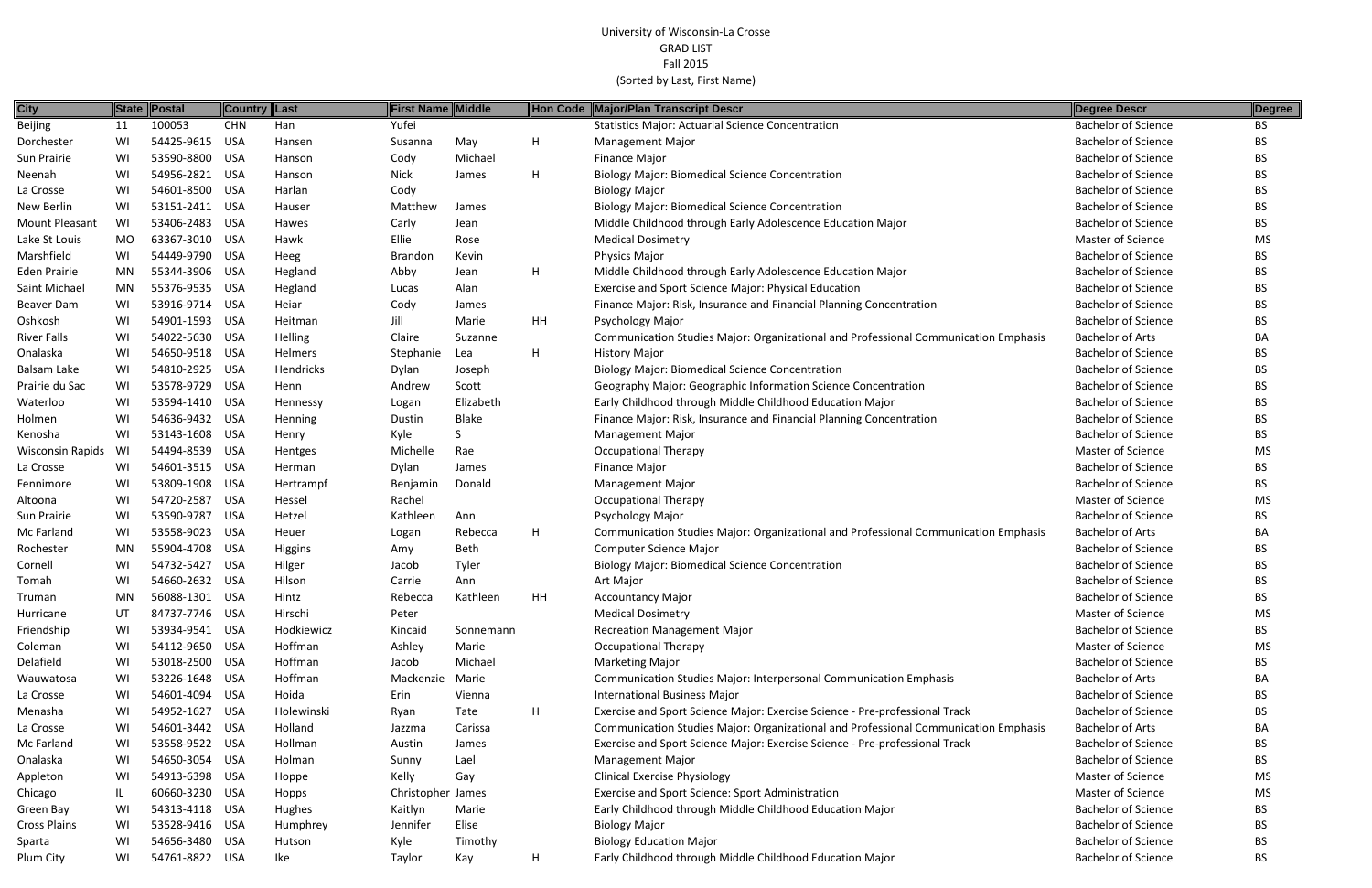| <b>City</b>             |           | State Postal   | <b>Country Last</b> |             | First Name    | Middle      |    | Hon Code Major/Plan Transcript Descr                              | Degree Descr               | Degree    |
|-------------------------|-----------|----------------|---------------------|-------------|---------------|-------------|----|-------------------------------------------------------------------|----------------------------|-----------|
| Onalaska                | WI        | 54650-2035 USA |                     | Irish       | Taylor        | Anne        | H  | English Major: Rhetoric and Writing Emphasis                      | <b>Bachelor of Arts</b>    | BA        |
| Franklin                | WI        | 53132-8996 USA |                     | Jablonowski | John          |             |    | <b>Biology Education Major</b>                                    | <b>Bachelor of Science</b> | BS        |
| Greenville              | NC        | 27858-6749 USA |                     | Jablonski   | Scott         | Christopher | HH | Art Major                                                         | <b>Bachelor of Science</b> | BS.       |
| Minnetonka              | MN        | 55345-1228 USA |                     | Jahns       | Erin          | Evelyn      | H  | <b>English Major: Rhetoric and Writing Emphasis</b>               | <b>Bachelor of Arts</b>    | BA        |
| Northfield              | MN        | 55057-5160 USA |                     | Janak       | Nicholas      | Ryan        |    | <b>Physics Major</b>                                              | <b>Bachelor of Science</b> | BS.       |
| Milwaukee               | WI        | 53210-1155 USA |                     | Jelich      | Alex          | Michael     |    | <b>Marketing Major</b>                                            | <b>Bachelor of Science</b> | BS.       |
| New Richmond            | WI        | 54017-6027 USA |                     | Jenderny    | <b>Brooke</b> | Nicole      | HH | Middle Childhood through Early Adolescence Education Major        | <b>Bachelor of Science</b> | BS.       |
| Claremont               | MN        | 55924-4562 USA |                     | Jennings    | Jason         | John        |    | Sociology Major                                                   | <b>Bachelor of Science</b> | BS        |
| La Crescent             | <b>MN</b> | 55947-9771 USA |                     | Jensen      | Alyssa        | Mae         | H  | <b>Accountancy Major</b>                                          | <b>Bachelor of Science</b> | ВS        |
| East Troy               | WI        | 53120-2572 USA |                     | Jensen      | Dori          | Ann         |    | <b>Marketing Major</b>                                            | <b>Bachelor of Science</b> | BS.       |
| Hudson                  | WI        | 54016-8001 USA |                     | Jerry       | Carly         | Sue         | H  | Exercise and Sport Science Major: Physical Education              | <b>Bachelor of Science</b> | ВS        |
| Janesville              | WI        | 53546-6048 USA |                     | Jewson      | James         | Nicholas    | HH | Music Major: Instrumental Emphasis                                | <b>Bachelor of Science</b> | BS.       |
| La Crosse               | WI        | 54601-6404 USA |                     | Jirsa       | Megan         | Lynn        |    | <b>Accountancy Major</b>                                          | <b>Bachelor of Science</b> | BS.       |
| <b>Big Lake</b>         | MN        | 55309-8116 USA |                     | Jochum      | Jacob         | Allan       | H  | <b>Biology Major</b>                                              | <b>Bachelor of Science</b> | ВS        |
| West Salem              | WI        | 54669-1145 USA |                     | Johnson     | Abigail       | Katharine   |    | Early Childhood through Middle Childhood Education Major          | <b>Bachelor of Science</b> | BS.       |
| Monona                  | WI        | 53716-1676 USA |                     | Johnson     | David         | M           |    | <b>Finance Major</b>                                              | <b>Bachelor of Science</b> | ВS        |
| Duluth                  | MN        | 55811-3834 USA |                     | Johnson     | Samantha      | Rae         |    | <b>Occupational Therapy</b>                                       | <b>Master of Science</b>   | MS        |
| Trempealeau             | WI        | 54661-7208 USA |                     | Johnson     | Zackariah     | Michael     |    | Finance Major                                                     | <b>Bachelor of Science</b> | BS.       |
| Reedsburg               | WI        | 53959-9508 USA |                     | Jorandby    | Nathan        | Robert      |    | <b>Marketing Major</b>                                            | <b>Bachelor of Science</b> | BS.       |
| Maple Lake              | MN        | 55358-4200 USA |                     | Jude        | Jacinta       | Mary        |    | <b>Occupational Therapy</b>                                       | Master of Science          | MS        |
| Marshfield              | WI        | 54449-9295 USA |                     | Kaiser      | Jennifer      | Mary        | HH | Microbiology Major: Biomedical Concentration                      | <b>Bachelor of Science</b> | ВS        |
| Hortonville             | WI        | 54944-9474 USA |                     | Kalbus      | Ashley        | Mae         | HH | Communication Studies Major: Broadcast and Digital Media Emphasis | <b>Bachelor of Science</b> | BS.       |
| Waukesha                | WI        | 53186-8866 USA |                     | Kapitan     | Kaitlin       | Larissa     |    | <b>Biology Major</b>                                              | <b>Bachelor of Science</b> | BS.       |
| Neillsville             | WI        | 54456-7101 USA |                     | Karl        | Dessa         | Lynn        | HH | Social Studies Education Major (Broad Field Option A)             | <b>Bachelor of Science</b> | BS.       |
| Wauwatosa               | WI        | 53226-2619 USA |                     | Kay         | James         | Benjamin    |    | <b>Information Systems Major</b>                                  | <b>Bachelor of Science</b> | BS.       |
| Potosi                  | WI        | 53820-9714 USA |                     | Keene       | Rebecca       | Ann         | HH | Middle Childhood through Early Adolescence Education Major        | <b>Bachelor of Science</b> | ВS        |
| Mc Farland              | WI        | 53558-8943 USA |                     | Kelley      | Maxwell       | Robert      |    | Exercise and Sport Science Major: Sport Management                | <b>Bachelor of Science</b> | ВS        |
| Frankfort               | IN        | 46041-1454 USA |                     | Kelly       | Benjamin      | Orrin       |    | <b>Occupational Therapy</b>                                       | Master of Science          | MS        |
| La Crosse               | WI        | 54601-2717 USA |                     | Kelsey      | Katelyn       | Mary        | H  | Early Childhood through Middle Childhood Education Major          | <b>Bachelor of Science</b> | ВS        |
| Sussex                  | WI        | 53089-1853 USA |                     | Kenzler     | Kara          | Ann         |    | <b>Occupational Therapy</b>                                       | Master of Science          | MS        |
| Dearborn                | MI        | 48120-1727 USA |                     | Khan        | Raheel        | Mohammed    |    | <b>Medical Dosimetry</b>                                          | <b>Master of Science</b>   | MS        |
| Gilman                  | WI        | 54433-9603 USA |                     | Kinas       | Samantha      | Katlin      |    | Psychology Major                                                  | <b>Bachelor of Science</b> | BS        |
| Cedarburg               | WI        | 53012-2224 USA |                     | King        | Nathan        | Ryan        |    | <b>Management Major</b>                                           | <b>Bachelor of Science</b> | ВS        |
| De Soto                 | WI        | 54624-6351 USA |                     | Kirchhof    | Kristina      | Marie       |    | <b>Community Health Education Major</b>                           | <b>Bachelor of Science</b> | ВS        |
| Sun Prairie             | WI        | 53590-1435 USA |                     | Klas        | Alexis        | Suzanne     |    | <b>Therapeutic Recreation Major</b>                               | <b>Bachelor of Science</b> | ВS        |
| Stoughton               | WI        | 53589-3253 USA |                     | Klein       | Shannon       | Kay         |    | <b>Biology Major</b>                                              | <b>Bachelor of Science</b> | BS        |
| Franklin                | WI        | 53132-1503 USA |                     | Klemme      | Krystal       | Ann         |    | Social Studies Education Major (Broad Field Option A)             | <b>Bachelor of Science</b> | ВS        |
| De Pere                 | WI        | 54115-8006 USA |                     | Klister     | Zachary       | Joseph      |    | Psychology Major                                                  | <b>Bachelor of Science</b> | BS.       |
| La Crosse               | WI        | 54601-5809 USA |                     | Knutson     | Christine     | Marie       |    | <b>Clinical Exercise Physiology</b>                               | Master of Science          | MS.       |
| <b>Wisconsin Rapids</b> | WI        | 54494-4413 USA |                     | Koch        | Amanda        | Lynn        |    | Sociology Major                                                   | <b>Bachelor of Arts</b>    | BA        |
| Sparta                  | WI        | 54656-1523 USA |                     | Kohls       | Tyler         | Jay         |    | <b>Occupational Therapy</b>                                       | <b>Master of Science</b>   | MS        |
| Marinette               | WI        | 54143-9111 USA |                     | Kopf        | Andrew        | Gordon      |    | <b>History Major</b>                                              | <b>Bachelor of Science</b> | BS        |
| Shullsburg              | WI        | 53586-9657 USA |                     | Korish      | Jacob         | Tyler       | H  | <b>Biology Major</b>                                              | <b>Bachelor of Science</b> | ВS        |
| Merrill                 | WI        | 54452-3623 USA |                     | Koss        | Dylan         | M           | H  | Middle Childhood through Early Adolescence Education Major        | <b>Bachelor of Science</b> | BS.       |
| Peoria                  |           | 61615-4215 USA |                     | Kouri       | Jennifer      |             |    | <b>Medical Dosimetry</b>                                          | Master of Science          | <b>MS</b> |
| Prairie du Chien        | WI        | 53821-1925 USA |                     | Kozelka     | Blayne        | Scott       | HH | <b>Biology Major: Biomedical Science Concentration</b>            | <b>Bachelor of Science</b> | BS        |

| Degree Descr               | Degree    |
|----------------------------|-----------|
| <b>Bachelor of Arts</b>    | BА        |
| <b>Bachelor of Science</b> | <b>BS</b> |
| <b>Bachelor of Science</b> | <b>BS</b> |
| <b>Bachelor of Arts</b>    | BА        |
| <b>Bachelor of Science</b> | <b>BS</b> |
| <b>Bachelor of Science</b> | BS        |
| <b>Bachelor of Science</b> | <b>BS</b> |
| <b>Bachelor of Science</b> | BS.       |
| <b>Bachelor of Science</b> | <b>BS</b> |
| <b>Bachelor of Science</b> | BS        |
| <b>Bachelor of Science</b> | BS        |
| <b>Bachelor of Science</b> | <b>BS</b> |
| <b>Bachelor of Science</b> | BS        |
| <b>Bachelor of Science</b> | <b>BS</b> |
| <b>Bachelor of Science</b> | <b>BS</b> |
| <b>Bachelor of Science</b> | <b>BS</b> |
| <b>Master of Science</b>   | ΜS        |
| <b>Bachelor of Science</b> | BS        |
| <b>Bachelor of Science</b> | BS        |
| <b>Master of Science</b>   | <b>MS</b> |
| <b>Bachelor of Science</b> | <b>BS</b> |
| <b>Bachelor of Science</b> | BS        |
| <b>Bachelor of Science</b> | BS        |
| <b>Bachelor of Science</b> | <b>BS</b> |
| <b>Bachelor of Science</b> | BS        |
| <b>Bachelor of Science</b> | BS        |
| <b>Bachelor of Science</b> | BS        |
| <b>Master of Science</b>   | <b>MS</b> |
| <b>Bachelor of Science</b> | BS        |
| Master of Science          | MS        |
| <b>Master of Science</b>   | MS        |
| <b>Bachelor of Science</b> | BS        |
| <b>Bachelor of Science</b> | <b>BS</b> |
| <b>Bachelor of Science</b> | BS        |
| Bachelor of Science        | BS        |
| <b>Bachelor of Science</b> | BS        |
| <b>Bachelor of Science</b> | BS        |
| <b>Bachelor of Science</b> | BS        |
| <b>Master of Science</b>   | MS        |
| <b>Bachelor of Arts</b>    | BA        |
| <b>Master of Science</b>   | MS        |
| <b>Bachelor of Science</b> | <b>BS</b> |
| <b>Bachelor of Science</b> | <b>BS</b> |
| <b>Bachelor of Science</b> | BS        |
| <b>Master of Science</b>   | MS        |
| Bachelor of Science        | R٢        |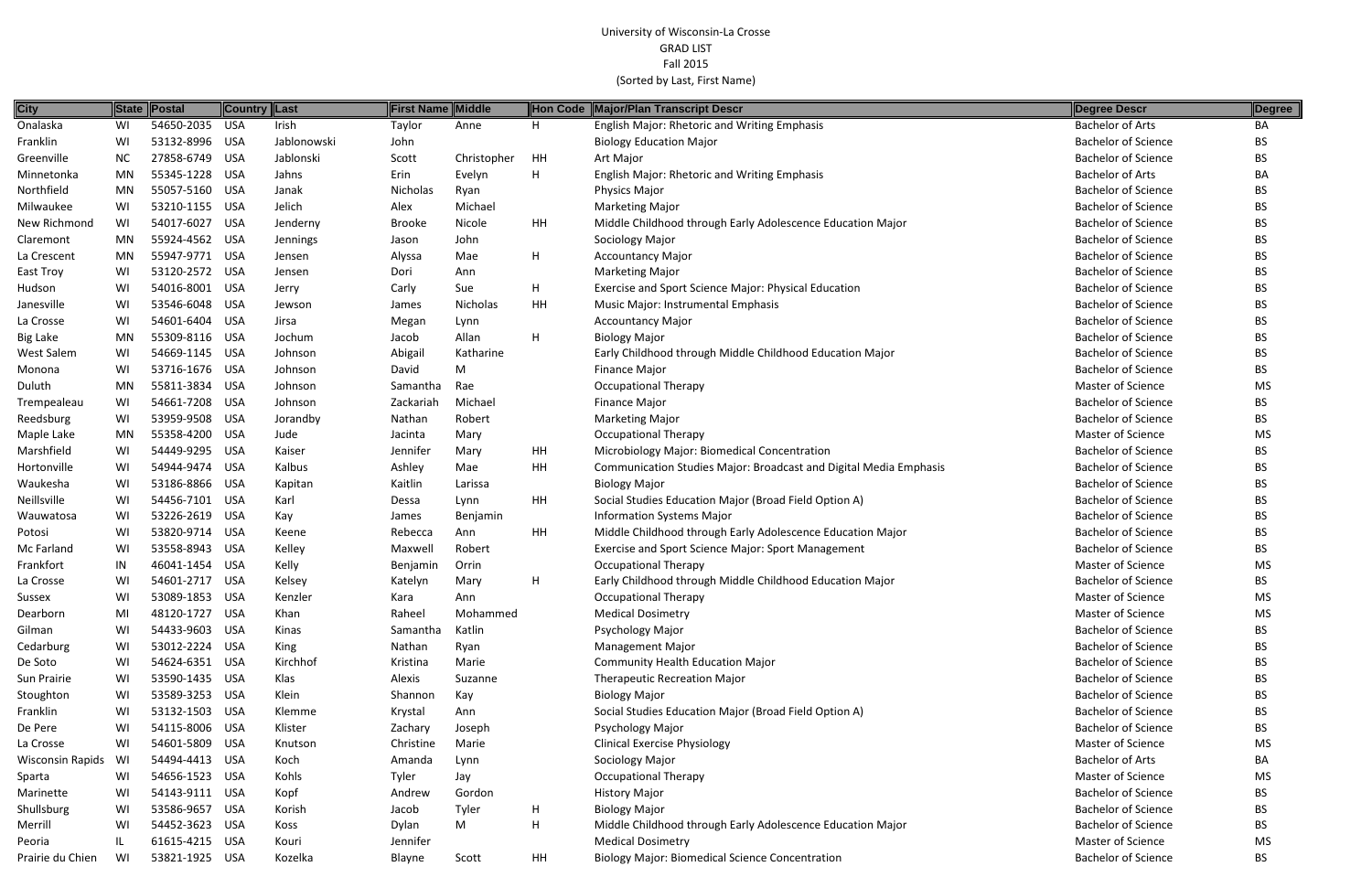| <b>City</b>          |           | State Postal                     | <b>Country Last</b> |                | <b>First Name Middle</b> |             |    | Hon Code Major/Plan Transcript Descr                                                | Degree Descr                                             | Degree    |
|----------------------|-----------|----------------------------------|---------------------|----------------|--------------------------|-------------|----|-------------------------------------------------------------------------------------|----------------------------------------------------------|-----------|
| Scandinavia          | WI        | 54977-9291                       | USA                 | Kroseberg      | Molly                    | Anne        | H. | Middle Childhood through Early Adolescence Education Major                          | <b>Bachelor of Science</b>                               | BS        |
| Aiken                | <b>SC</b> | 29803-5768                       | USA                 | Krueger        | Karen                    | Lee         |    | <b>Medical Dosimetry</b>                                                            | Master of Science                                        | MS        |
| Appleton             | WI        | 54915-2832 USA                   |                     | Krumplitsch    | Lyndsay                  | Audrey      | H  | Middle Childhood through Early Adolescence Education Major                          | <b>Bachelor of Science</b>                               | BS.       |
| West Salem           | WI        | 54669-1937                       | USA                 | Kruser         | Allecia                  | Lynn        |    | <b>Art Education Major</b>                                                          | <b>Bachelor of Science</b>                               | BS.       |
| Baraboo              | WI        | 53913-1305 USA                   |                     | Kuchta         | Micah                    | Allen       |    | Exercise and Sport Science Major: Physical Education                                | <b>Bachelor of Science</b>                               | BS        |
| Aurora               |           | 60502-8614 USA                   |                     | Kuntz          | Kevin                    | Michael     |    | <b>Biology Major</b>                                                                | <b>Bachelor of Science</b>                               | BS        |
| Onalaska             | WI        | 54650-9023                       | USA                 | La Liberte     | Mitchell                 | Steven      |    | Finance Major                                                                       | <b>Bachelor of Science</b>                               | BS        |
| Marengo              | IL        | 60152-3620 USA                   |                     | Laegeler       | Nicole                   | Ashley      |    | Early Childhood through Middle Childhood Education Major                            | <b>Bachelor of Science</b>                               | BS        |
| Green Bay            | WI        | 54311-9681                       | USA                 | LaMarche       | Davis                    | Edward      |    | <b>Management Major</b>                                                             | <b>Bachelor of Science</b>                               | BS        |
| Eagle                | WI        | 53119-2104                       | USA                 | Lamb           | Benjamin                 | Allen       |    | Geography Major: Geographic Information Science Concentration                       | <b>Bachelor of Science</b>                               | BS        |
| Menasha              | WI        | 54952-9424 USA                   |                     | Lamers         | Benjamin                 | Joseph      |    | <b>Accountancy Major</b>                                                            | <b>Bachelor of Science</b>                               | BS.       |
| Columbus             | WI        | 53925-8800 USA                   |                     | Lange          | Matthew                  | Thomas      |    | <b>Management Major</b>                                                             | <b>Bachelor of Science</b>                               | BS        |
| Lancaster            | WI        | 53813-9595 USA                   |                     | Larsen         | Leslie                   | Ann         |    | <b>Biology Major</b>                                                                | <b>Bachelor of Science</b>                               | BS.       |
| Hudson               | WI        | 54016-2015 USA                   |                     | Larson         | Nicholas                 | Christopher |    | Psychology Major                                                                    | <b>Bachelor of Science</b>                               | BS        |
| Hartford             | WI        | 53027-2324 USA                   |                     | Larson         | Sarah                    | Joan        | HH | Psychology Major                                                                    | <b>Bachelor of Science</b>                               | BS        |
| Arkansaw             | WI        | 54721-8613                       | USA                 | Lauer          | Christie                 |             |    | Sociology Major                                                                     | <b>Bachelor of Science</b>                               | BS.       |
| New Berlin           | WI        | 53151-3182 USA                   |                     | LaValley       | Michael                  | James       |    | Physics Major                                                                       | <b>Bachelor of Science</b>                               | BS        |
| <b>Good Thunder</b>  | MN        | 56037-4400 USA                   |                     | Leagjeld       | Jordan                   |             |    | <b>Marketing Major</b>                                                              | <b>Bachelor of Science</b>                               | BS.       |
| Sun Prairie          | WI        | 53590-1344 USA                   |                     | Lee            | Alison                   | Christine   | н  | <b>Community Health Education Major</b>                                             | <b>Bachelor of Science</b>                               | BS        |
| Jackson              |           | 53037-9426 USA                   |                     | Lee            | <b>Brittaney</b>         | Elizabeth   |    | Psychology Major                                                                    | <b>Bachelor of Science</b>                               | BS.       |
| La Crosse            | WI        | 54603-1635 USA                   |                     | Lee            | Pelli                    |             |    | Sociology Major                                                                     | <b>Bachelor of Arts</b>                                  | BA        |
| Port Washington      | WI        | 53074-1235 USA                   |                     | Leiviska       | Rebeca                   | Marie       |    | Communication Studies Major: Organizational and Professional Communication Emphasis | <b>Bachelor of Arts</b>                                  | BA        |
| Richfield            | MN        | 55423-1232 USA                   |                     | Lemieux        | Benjamin                 | Patrick     |    | <b>Medical Dosimetry</b>                                                            | <b>Master of Science</b>                                 | MS        |
| Denmark              | WI        | 54208-8800 USA                   |                     | Lemmens        | Adam                     | Henry       | H  | <b>Accountancy Major</b>                                                            | <b>Bachelor of Science</b>                               | BS        |
| Waupaca              | WI        | 54981-8364 USA                   |                     | Leonard        | Amanda                   | Jean        | Н  | Exercise and Sport Science Major: Exercise Science - Pre-professional Track         | <b>Bachelor of Science</b>                               | BS.       |
| Wauwatosa            | WI        | 53226-1721                       | USA                 | Levenhagen     | Erin                     | Mary        | HH | Middle Childhood through Early Adolescence Education Major                          | <b>Bachelor of Science</b>                               | BS        |
| Waupaca              | WI        | 54981-2008 USA                   |                     | Lewis          | Orry                     | Scott       |    | <b>Biology Major</b>                                                                | <b>Bachelor of Science</b>                               | BS.       |
| <b>Cottage Grove</b> | WI        | 53527-9507                       | USA                 | Lex            | Ashley                   |             |    | <b>Biology Major</b>                                                                | <b>Bachelor of Science</b>                               | ВS        |
| <b>Spring Green</b>  | WI        | 53588-9035 USA                   |                     | Liegel         | Haylie                   | Ann         |    | <b>Occupational Therapy</b>                                                         | Master of Science                                        | <b>MS</b> |
| Suamico              | WI        | 54313-8745 USA                   |                     | Linskens       | Michael                  | Brian       |    | Finance Major                                                                       | <b>Bachelor of Science</b>                               | BS.       |
| Lawrence             |           | 66049-2622 USA                   |                     | Lisher         | Amanda                   | Jeanne      |    | <b>Medical Dosimetry</b>                                                            | <b>Master of Science</b>                                 | MS        |
| Neenah               | WI        | 54956-9547 USA                   |                     | Logemann       | Kelly                    | Marie       | HH | Spanish Education Major (Early Childhood - Adolescence)                             | <b>Bachelor of Science</b>                               | BS.       |
| Onalaska             | WI        | 54650-3019 USA                   |                     | Lor            | Tony                     |             |    | <b>Information Systems Major</b>                                                    | <b>Bachelor of Science</b>                               | BS        |
| La Crosse            | WI        | 54601-2728 USA                   |                     | Lounsbrough    | Ashley                   | Rose        | HH | <b>English Education Major</b>                                                      | <b>Bachelor of Science</b>                               | ВS        |
| Mauston              | WI        | 53948-1902 USA                   |                     | Loy            | Kelsey                   | Anne        |    | <b>Clinical Exercise Physiology</b>                                                 | Master of Science                                        | <b>MS</b> |
| Bloomer              | WI        | 54724-1723 USA                   |                     | Ludwigson      | Jaime                    | Elizabeth   |    | <b>Biology Major</b>                                                                | <b>Bachelor of Science</b>                               | BS        |
| Madison              |           | 53719-5001 USA                   |                     | Macapugay      | Gizelle                  |             |    | <b>Biology Major</b>                                                                | <b>Bachelor of Science</b>                               | BS.       |
| Dousman              | WI        | 53118-0277 USA                   |                     | MacFarland     | Eric                     | Thomas      |    | <b>Computer Science Major</b>                                                       | <b>Bachelor of Science</b>                               | BS        |
| Verona               |           | 53593-8016 USA                   |                     | MacFarlane     | Scott                    | Gerald      |    | Microbiology Major: Biomedical Concentration                                        | <b>Bachelor of Science</b>                               | BS.       |
| Fitchburg            | WI        | 53711-5123 USA                   |                     | Mackesey       | Brittany                 | Lynn        |    | <b>Biochemistry Major</b>                                                           | <b>Bachelor of Science</b>                               | BS        |
| Seattle              | WA        | 98107-3781 USA                   |                     | MacLennan      | Grayden                  | Thorsteinn  |    | <b>Medical Dosimetry</b>                                                            | <b>Master of Science</b>                                 | MS        |
| North Aurora         | IL.       | 60542-9029 USA                   |                     | Madaus         | Kyle                     | Donald      |    | <b>Marketing Major</b>                                                              | <b>Bachelor of Science</b>                               | BS        |
| Little Chute         | WI        | 54140-2049 USA<br>54667-8143 USA |                     | Maley<br>Malin | Rachel<br>Caitlin        | Joyce       | HH | <b>English Education Major</b>                                                      | <b>Bachelor of Science</b><br><b>Bachelor of Science</b> | BS        |
| Westby               |           | 54628-8105 USA                   |                     | Manderfield    | Jodie                    | Rose        |    | <b>Therapeutic Recreation Major</b>                                                 | <b>Bachelor of Science</b>                               | BS        |
| Ferryville           | WI<br>MN  | 55127-5105 USA                   |                     | Mansee         |                          | A           |    | Geography Major                                                                     | <b>Bachelor of Science</b>                               | ВS        |
| Vadnais Heights      |           |                                  |                     |                | Zachary                  | Tyler       |    | <b>Accountancy Major</b>                                                            |                                                          | <b>BS</b> |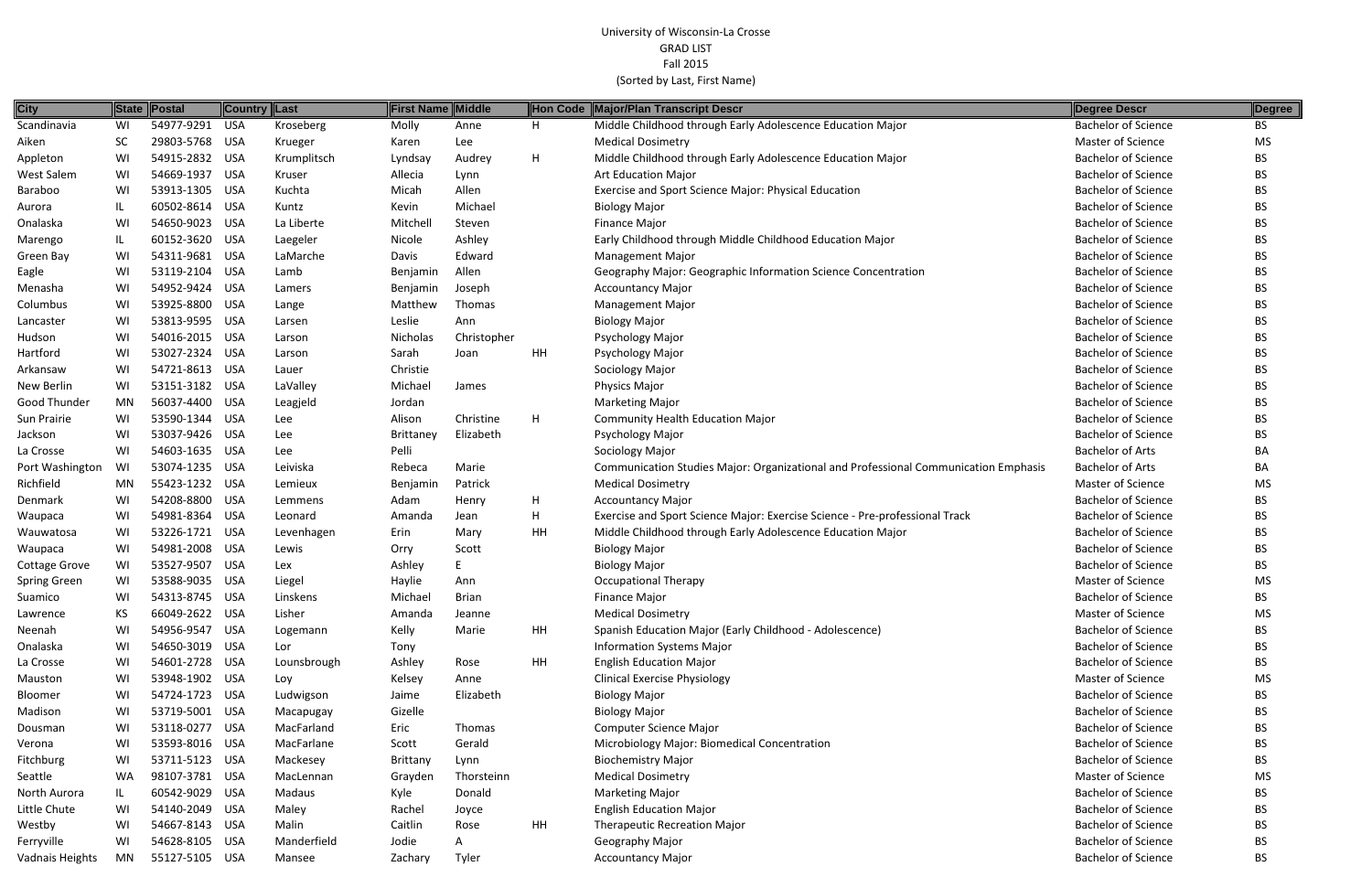| <b>City</b>        | State | Postal         | Country Last |                | First Name Middle |         |    | Hon Code Major/Plan Transcript Descr                                                | <b>Degree Descr</b>        | Degree    |
|--------------------|-------|----------------|--------------|----------------|-------------------|---------|----|-------------------------------------------------------------------------------------|----------------------------|-----------|
| <b>Brookfield</b>  | WI    | 53005-4543     | USA          | Margrett       | Nathan            | Daniel  |    | Psychology Major                                                                    | <b>Bachelor of Science</b> | <b>BS</b> |
| West Bend          | WI    | 53095-9249 USA |              | Marquardt      | Kimberly          | Ruth    |    | <b>Biology Major</b>                                                                | <b>Bachelor of Science</b> | <b>BS</b> |
| Shawano            | WI    | 54166-3036 USA |              | Marquardt      | Madeline          | Nicole  | H  | <b>English Major: Rhetoric and Writing Emphasis</b>                                 | <b>Bachelor of Arts</b>    | BA        |
| New Lisbon         | WI    | 53950-9116 USA |              | Marschall      | Janna             | Marie   |    | Psychology Major                                                                    | <b>Bachelor of Science</b> | <b>BS</b> |
| Muskego            | WI    | 53150-3203 USA |              | Marshall       | Samuel            | David   |    | Microbiology Major                                                                  | <b>Bachelor of Science</b> | BS        |
| Portage            | WI    | 53901-2045 USA |              | Martin         | Jocelyn           | Rae     |    | <b>Biology Major</b>                                                                | <b>Bachelor of Science</b> | <b>BS</b> |
| Marshall           | WI    | 53559-9361 USA |              | Martin         | Krista            | Paige   | H  | <b>Communication Studies Major: Broadcast and Digital Media Emphasis</b>            | <b>Bachelor of Arts</b>    | BA        |
| Thiensville        | WI    | 53092-1610 USA |              | Martin         | <b>Thomas</b>     | Owen    |    | <b>Economics Major</b>                                                              | <b>Bachelor of Science</b> | BS.       |
| <b>Black Earth</b> | WI    | 53515-9340 USA |              | Matousek       | Hannah            | Louise  |    | <b>Biology Major</b>                                                                | <b>Bachelor of Science</b> | <b>BS</b> |
| <b>Hager City</b>  | WI    | 54014-8155 USA |              | Matter         | Danielle          | Marie   |    | Early Childhood through Middle Childhood Education Major                            | <b>Bachelor of Science</b> | <b>BS</b> |
| La Crosse          | WI    | 54603-1502 USA |              | Mattson        | Cady              | June    |    | Psychology Major                                                                    | <b>Bachelor of Science</b> | BS        |
| Eagan              | MN    | 55122-3138 USA |              | Mattson        | Elizabeth         | Ann     | H  | Physics Major: Biomedical Concentration                                             | <b>Bachelor of Science</b> | <b>BS</b> |
| Mondovi            | WI    | 54755-6810     | USA          | Mayer          | Troy              | G       |    | <b>Biology Major</b>                                                                | <b>Bachelor of Science</b> | <b>BS</b> |
| New Berlin         | WI    | 53146-4401 USA |              | Mcadams        | Benjamin          | Wallace | H  | <b>Computer Science Major</b>                                                       | <b>Bachelor of Science</b> | <b>BS</b> |
| Chicago            | IL.   | 60605-3178 USA |              | McCall         | Ross              |         |    | <b>Medical Dosimetry</b>                                                            | <b>Master of Science</b>   | MS        |
| Middleton          | WI    | 53562-1054 USA |              | McCarthy       | Caitlin           | Jean    |    | <b>Biology Major: Biomedical Science Concentration</b>                              | <b>Bachelor of Science</b> | BS        |
| La Crosse          | WI    | 54603-5102 USA |              | McCaughn       | Thomas            | Allen   |    | <b>Biology Major</b>                                                                | <b>Bachelor of Science</b> | BS        |
| La Crosse          | WI    | 54601-3652 USA |              | McCauley       | Erin              | Marie   | H  | <b>Biology Major</b>                                                                | <b>Bachelor of Science</b> | BS        |
| West Salem         | WI    | 54669-9381 USA |              | McClintock     | Gavin             | Russell |    | <b>Therapeutic Recreation Major</b>                                                 | <b>Bachelor of Science</b> | <b>BS</b> |
| Oregon             | WI    | 53575-3263     | <b>USA</b>   | McGrath        | Jacob             | William | HH | <b>Biology Major</b>                                                                | <b>Bachelor of Science</b> | <b>BS</b> |
| <b>Brodhead</b>    | WI    | 53520-2062 USA |              | <b>McGuire</b> | Katherine         | Jo      | H  | Middle Childhood through Early Adolescence Education Major                          | <b>Bachelor of Science</b> | <b>BS</b> |
| Mc Farland         | WI    | 53558-9547 USA |              | McLimans       | Alexander         | James   | HH | <b>Biology Major</b>                                                                | <b>Bachelor of Science</b> | <b>BS</b> |
| La Crosse          | WI    | 54601-4258     | USA          | McMahon        | Leanne            | Marie   |    | Spanish Major                                                                       | <b>Bachelor of Arts</b>    | BA        |
| Green Bay          | WI    | 54311-9660     | <b>USA</b>   | McVey          | Ryan              | Andrew  |    | <b>Marketing Major</b>                                                              | <b>Bachelor of Science</b> | <b>BS</b> |
| Wuhu City          | 34    | 241000         | <b>CHN</b>   | Mei            | Yingxue           |         |    | Finance Major                                                                       | <b>Bachelor of Science</b> | <b>BS</b> |
| Lodi               | WI    | 53555-9350     | USA          | Meister        | Rachel            | Sue     | H  | <b>Marketing Major</b>                                                              | <b>Bachelor of Science</b> | <b>BS</b> |
| Lodi               | WI    | 53555-9350 USA |              | Meister        | Rachel            | Sue     | H  | Communication Studies Major: Organizational and Professional Communication Emphasis | <b>Bachelor of Science</b> | <b>BS</b> |
| Staten Island      | NY.   | 10314-5707 USA |              | Mekhael        | Wael              |         |    | <b>Medical Dosimetry</b>                                                            | <b>Master of Science</b>   | MS        |
| Slinger            | WI    | 53086-9368 USA |              | Merk           | Jacob             | Kenneth | H  | <b>Accountancy Major</b>                                                            | <b>Bachelor of Science</b> | BS        |
| <b>Elk Grove</b>   | CA    | 95758-7540 USA |              | Metuge         | Peter             | Sone    |    | <b>Medical Dosimetry</b>                                                            | Master of Science          | MS        |
| West Bend          | WI    | 53095-8403 USA |              | Metzger        | <b>Myles</b>      | Jacob   |    | <b>Accountancy Major</b>                                                            | <b>Bachelor of Science</b> | BS        |
| Howard             | WI    | 54313-2805 USA |              | Meulemans      | Joseph            | Aaron   |    | <b>Therapeutic Recreation Major</b>                                                 | <b>Bachelor of Science</b> | <b>BS</b> |
| Baraboo            | WI    | 53913-1143 USA |              | Meyer          | Emilee            | Marie   | H  | <b>Public Administration Major</b>                                                  | <b>Bachelor of Arts</b>    | BA        |
| Cashton            | WI    | 54619-8112 USA |              | <b>Meyers</b>  | Brittany          | Nicole  | HH | Middle Childhood through Early Adolescence Education Major                          | <b>Bachelor of Science</b> | <b>BS</b> |
| Menomonee Falls WI |       | 53051-0930 USA |              | Micech         | Kelsey            | Pauline |    | <b>Biology Major</b>                                                                | <b>Bachelor of Science</b> | BS        |
| Phoenix            | AZ    | 85044-0713 USA |              | Mikec          | Ashley            | M       |    | English Major: Rhetoric and Writing Emphasis                                        | <b>Bachelor of Arts</b>    | BA        |
| Berlin             | WI    | 54923-2414 USA |              | Miller         | Austin            | James   |    | <b>Information Systems Major</b>                                                    | <b>Bachelor of Science</b> | BS        |
| Waunakee           | WI    | 53597-1920 USA |              | Miller         | <b>Brooke</b>     | Marie   |    | <b>Marketing Major</b>                                                              | <b>Bachelor of Science</b> | <b>BS</b> |
| Lodi               | WI    | 53555-9611 USA |              | Miller         | Connor            | Holden  |    | <b>Management Major</b>                                                             | <b>Bachelor of Science</b> | BS        |
| Rochester          | MN    | 55902-4230 USA |              | Miller         | Juliann           | Emma    |    | Communication Studies Major: Organizational and Professional Communication Emphasis | <b>Bachelor of Science</b> | BS        |
| Milwaukee          | WI    | 53207-3040 USA |              | Miller         | Sean              | Mathew  |    | <b>Accountancy Major</b>                                                            | <b>Bachelor of Science</b> | BS        |
| <b>New Glarus</b>  | WI    | 53574-9592 USA |              | Moen           | Carlin            | Alster  |    | <b>Biology Major</b>                                                                | <b>Bachelor of Science</b> | <b>BS</b> |
| Neillsville        | WI.   | 54456-6527 USA |              | Mohr           | Mary              | Corrine |    | Exercise and Sport Science Major: Exercise Science - Pre-professional Track         | <b>Bachelor of Science</b> | <b>BS</b> |
| La Crosse          | WI    | 54601-5159 USA |              | Moll           | Kyle              | Michael |    | Exercise and Sport Science: Sport Administration                                    | Master of Science          | MS        |
| Green Bay          | WI    | 54313-5909 USA |              | Monson         | Ashley            | Jane    | HH | <b>Community Health Education Major</b>                                             | <b>Bachelor of Science</b> | BS        |
| Baden              | PA    | 15005-2337 USA |              | Moore          | April             |         |    | <b>Medical Dosimetry</b>                                                            | Master of Science          | MS        |
|                    |       |                |              |                |                   |         |    |                                                                                     |                            |           |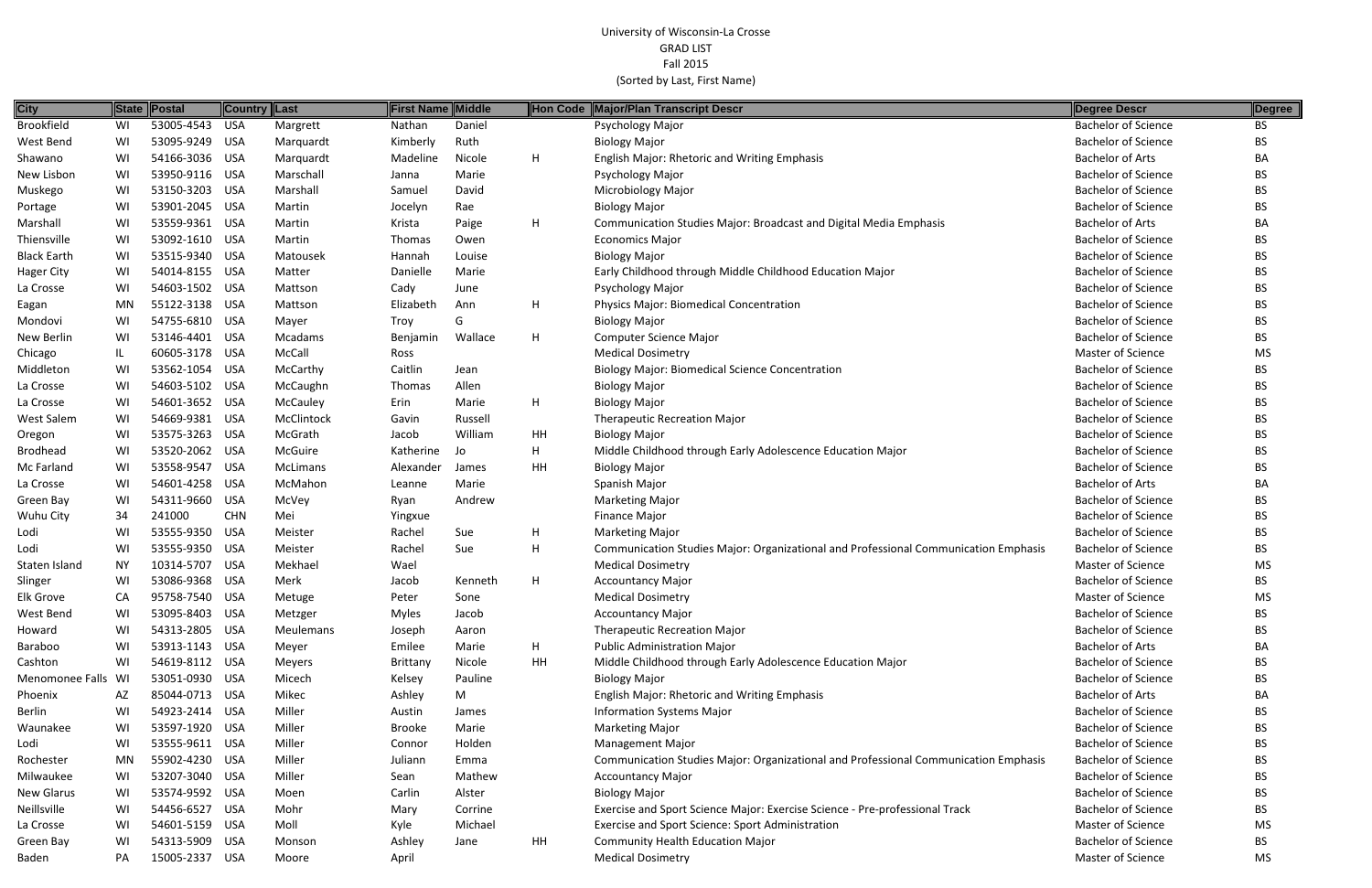| <b>City</b>            |           | State Postal   | <b>Country Last</b> |               | <b>First Name Middle</b> |                |    | Hon Code Major/Plan Transcript Descr                                                | Degree Descr               | Degree    |
|------------------------|-----------|----------------|---------------------|---------------|--------------------------|----------------|----|-------------------------------------------------------------------------------------|----------------------------|-----------|
| Madison                | WI        | 53718-6520     | <b>USA</b>          | Moser         | Mackenzie                | <b>Breanne</b> | H  | Middle Childhood through Early Adolescence Education Major                          | <b>Bachelor of Science</b> | BS.       |
| La Crosse              | WI        | 54603-2925 USA |                     | Moua          | Mai Pa                   |                |    | <b>Finance Major</b>                                                                | <b>Bachelor of Science</b> | BS.       |
| Verona                 | WI        | 53593-2241     | USA                 | Mulligan      | James                    | Jonathan       | H  | <b>Computer Science Major</b>                                                       | <b>Bachelor of Science</b> | <b>BS</b> |
| Racine                 | WI        | 53402-1390     | USA                 | Muzia         | Laura                    | M              |    | Early Childhood through Middle Childhood Education Major                            | <b>Bachelor of Science</b> | <b>BS</b> |
| Mount Pleasant         | WI        | 53405-4830 USA |                     | Myrup         | Kelly                    | Rose           | HH | <b>English Education Major</b>                                                      | <b>Bachelor of Science</b> | <b>BS</b> |
| Greendale              | WI        | 53129-1961 USA |                     | Najera        | Alexander                |                |    | <b>Accountancy Major</b>                                                            | <b>Bachelor of Science</b> | BS.       |
| Hartland               | WI        | 53029-8742 USA |                     | Neary         | Melissa                  | Marie          |    | <b>Occupational Therapy</b>                                                         | <b>Master of Science</b>   | <b>MS</b> |
| Harris                 | MN        | 55032-3531 USA |                     | Nelson        | Alexandra                |                |    | Exercise and Sport Science Major: Exercise Science - Pre-professional Track         | <b>Bachelor of Science</b> | BS.       |
| Rogers                 | MN        | 55374-9742 USA |                     | Nerison       | Molly                    | A              |    | <b>Mathematics Major</b>                                                            | <b>Bachelor of Science</b> | <b>BS</b> |
| Arpin                  | WI        | 54410-9584 USA |                     | Neve          | Rachel                   | Lynn           |    | Microbiology Major: Biomedical Concentration                                        | <b>Bachelor of Science</b> | BS.       |
| Appleton               | WI        | 54915-4006 USA |                     | Neveu         | Samantha                 | Beth           |    | <b>Biology Major</b>                                                                | <b>Bachelor of Science</b> | <b>BS</b> |
| Oakdale                | <b>MN</b> | 55128-5035 USA |                     | Nielsen       | Lauren                   | Rose           |    | Sociology Major                                                                     | <b>Bachelor of Science</b> | BS.       |
| Cedarburg              | WI        | 53012-2862 USA |                     | Niemi         | Calli                    | Marie          | HH | History Major: Public and Policy History Emphasis                                   | <b>Bachelor of Science</b> | <b>BS</b> |
| Tomah                  | WI        | 54660-1238 USA |                     | Nofsinger     | Alicia                   | Marie          |    | <b>Management Major</b>                                                             | <b>Bachelor of Science</b> | <b>BS</b> |
| Verona                 | WI        | 53593-2126 USA |                     | Noltemeyer    | Cory                     | Joseph         |    | <b>Chemistry Major</b>                                                              | <b>Bachelor of Science</b> | <b>BS</b> |
| Da Lat                 |           |                | <b>VNM</b>          | Nong          | Anh                      | Thi Tu         |    | <b>Accountancy Major</b>                                                            | <b>Bachelor of Science</b> | <b>BS</b> |
| Rosemount              | MN.       | 55068-1785 USA |                     | <b>Norris</b> | Madison                  | Marie          | HH | Communication Studies Major: Organizational and Professional Communication Emphasis | <b>Bachelor of Arts</b>    | BA        |
| Sparta                 | WI        | 54656-1117     | USA                 | Nugent        | Colin                    | Miller         |    | Early Childhood through Middle Childhood Education Major                            | <b>Bachelor of Science</b> | <b>BS</b> |
| Green Bay              | WI        | 54313-7011 USA |                     | Oettinger     | Erin                     | Lynette        | H  | Communication Studies Major: Broadcast and Digital Media Emphasis                   | <b>Bachelor of Arts</b>    | BA        |
| Cameron                | WI        | 54822-9777 USA |                     | O'Flanagan    | <b>Brooke</b>            | Ellen          |    | <b>Marketing Major</b>                                                              | <b>Bachelor of Science</b> | <b>BS</b> |
| Inver Grove Height: MN |           | 55076-1312 USA |                     | O'Keefe       | Amanda                   | Catherine      |    | Exercise and Sport Science Major: Physical Education                                | <b>Bachelor of Science</b> | <b>BS</b> |
| Wisconsin Rapids WI    |           | 54495-9303 USA |                     | Olaf          | Michael                  | David          |    | <b>Management Major</b>                                                             | <b>Bachelor of Science</b> | <b>BS</b> |
| Cambridge              | MN        | 55008-4130 USA |                     | Olander       | Amanda                   | Christine      | H  | Middle Childhood through Early Adolescence Education Major                          | <b>Bachelor of Science</b> | <b>BS</b> |
| La Crosse              | WI        | 54601-6855 USA |                     | Oliphant      | Ashley                   |                |    | Public Administration Major                                                         | <b>Bachelor of Science</b> | BS.       |
| South Saint Paul       | MN        | 55075-3310 USA |                     | Olson         | Carly                    | Rae            |    | <b>Biology Major: Aquatic Science Concentration</b>                                 | <b>Bachelor of Science</b> | BS.       |
| Waunakee               | WI        | 53597-2329 USA |                     | Olson         | Stephanie                | Jo             |    | <b>Medical Dosimetry</b>                                                            | <b>Master of Science</b>   | <b>MS</b> |
| Fitchburg              | WI        | 53719-5137 USA |                     | Onken         | Jennifer                 | Dyan           | Н  | Sociology Major                                                                     | <b>Bachelor of Arts</b>    | BA        |
| Shakopee               | MN        | 55379-3127     | USA                 | Padfield      | <b>Brett</b>             | Matthew        |    | Philosophy Major                                                                    | <b>Bachelor of Science</b> | <b>BS</b> |
| Green Bay              | WI        | 54313-3915 USA |                     | Pamperin      | Jacob                    | William        |    | Communication Studies Major: Organizational and Professional Communication Emphasis | <b>Bachelor of Science</b> | <b>BS</b> |
| Cambridge              | WI        | 53523-9736 USA |                     | Papenfuss     | Tyler                    | James          |    | Management Major                                                                    | <b>Bachelor of Science</b> | <b>BS</b> |
| Cedar Rapids           | IA        | 52402-3471 USA |                     | Parrish       | Taylor                   |                | H  | English Major: Literature Emphasis                                                  | <b>Bachelor of Arts</b>    | BA        |
| Mondovi                | WI        | 54755-5002 USA |                     | Partlow       | Emily                    | Sue            | HH | <b>Accountancy Major</b>                                                            | <b>Bachelor of Science</b> | <b>BS</b> |
| Marshfield             | WI        | 54449-9108 USA |                     | Paulson       | Alexander                | Paul           |    | History Major: Regional Emphasis                                                    | <b>Bachelor of Science</b> | <b>BS</b> |
| Prior Lake             | MN.       | 55372-8174 USA |                     | Pearson       | Matthew                  | Thomas         |    | Finance Major                                                                       | <b>Bachelor of Science</b> | <b>BS</b> |
| Sussex                 | WI        | 53089-1856 USA |                     | Pendergast    | Jordan                   | Francis        |    | <b>Biology Major: Biomedical Science Concentration</b>                              | <b>Bachelor of Science</b> | <b>BS</b> |
| La Crosse              | WI        | 54601-5726 USA |                     | Pendleton     | Katelyn                  | Grace          |    | Women's Studies Major                                                               | <b>Bachelor of Science</b> | <b>BS</b> |
| La Crosse              | WI        | 54601-4866 USA |                     | Perry         | Tyler                    | James          | H  | Spanish Major: Business Concentration                                               | <b>Bachelor of Arts</b>    | BA        |
| Lake Geneva            | WI        | 53147-6205 USA |                     | Perschke      | Elle                     | Jeanne         |    | Spanish Major: Business Concentration                                               | <b>Bachelor of Arts</b>    | BA        |
| Coon Valley            | WI        | 54623-9366 USA |                     | Peterson      | Andrew                   | William        |    | Physics Major                                                                       | <b>Bachelor of Science</b> | BS.       |
| Germantown             | WI        | 53022-4901 USA |                     | Petrofsky     | Lyddia                   | Arline         |    | <b>Occupational Therapy</b>                                                         | <b>Master of Science</b>   | MS        |
| Ha Noi                 |           |                | <b>VNM</b>          | Pham          | Huyen                    | Ngoc           | HH | <b>Management Major</b>                                                             | <b>Bachelor of Science</b> | <b>BS</b> |
| La Crosse              | WI        | 54601-3480 USA |                     | Phillips      | Ebony                    |                |    | Psychology Major                                                                    | <b>Bachelor of Science</b> | <b>BS</b> |
| Amherst Junction       | WI        | 54407-9169 USA |                     | Pinter        | Michelle                 | Rae            | HH | Early Childhood through Middle Childhood Education Major                            | <b>Bachelor of Science</b> | <b>BS</b> |
| Necedah                | WI        | 54646-7630 USA |                     | Plantz        | Tyler                    | Thomas         |    | <b>Marketing Major</b>                                                              | <b>Bachelor of Science</b> | BS.       |
| Richmond               | VA        | 23238-3407 USA |                     | Polishchuk    | Tayisiya                 |                |    | <b>Medical Dosimetry</b>                                                            | Master of Science          | MS        |
| Chicago                |           | 60610-5130 USA |                     | Prince        | Tyler                    | Walter         | H  | <b>Accountancy Major</b>                                                            | <b>Bachelor of Science</b> | <b>BS</b> |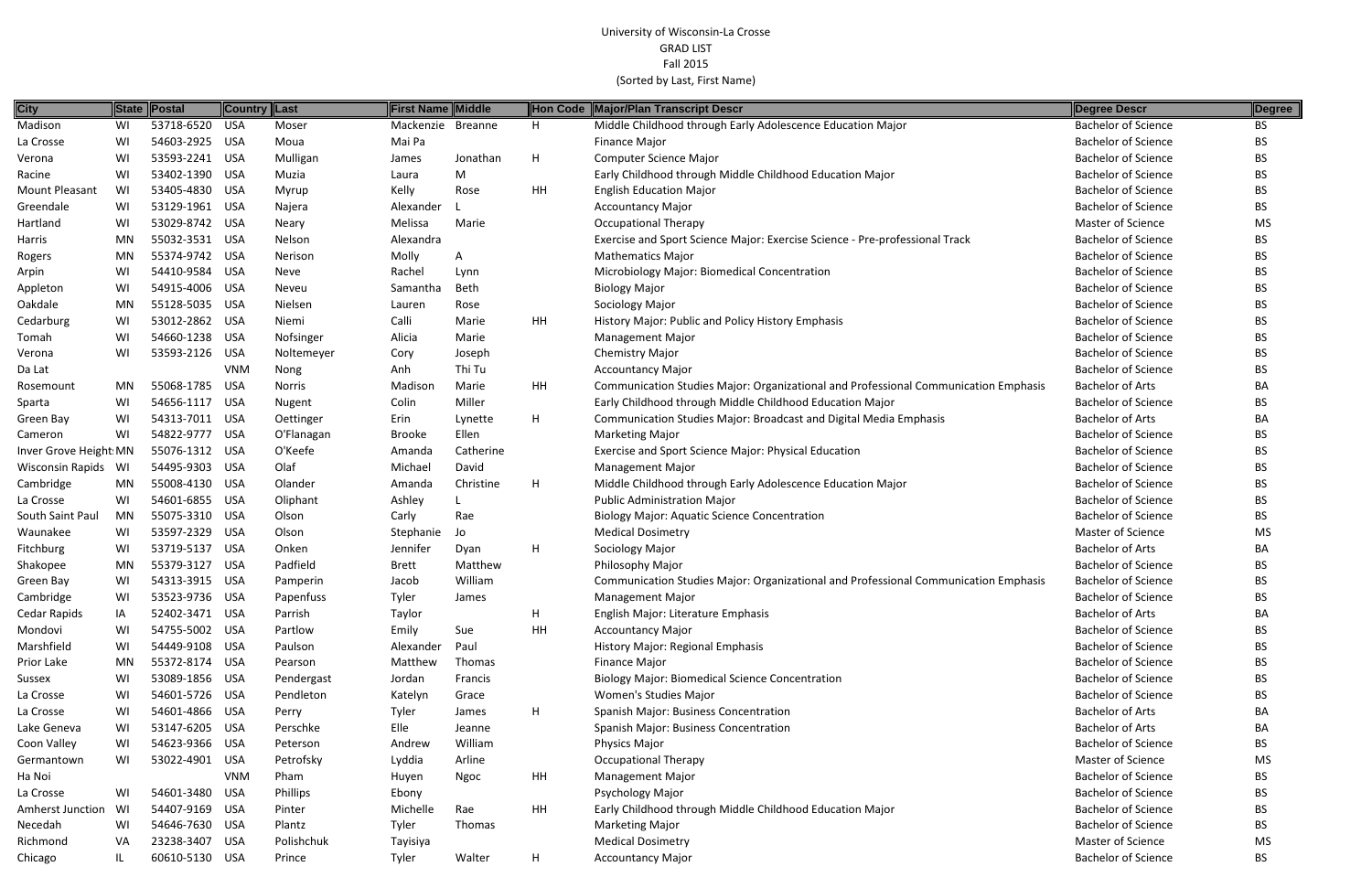| <b>City</b>       |     | State Postal   | <b>Country Last</b> |                | First Name Middle |           |           | Hon Code Major/Plan Transcript Descr                                        | Degree Descr               | Degree    |
|-------------------|-----|----------------|---------------------|----------------|-------------------|-----------|-----------|-----------------------------------------------------------------------------|----------------------------|-----------|
| Oshkosh           | WI  | 54902-6745 USA |                     | Probst         | Lauren            | Nicole    |           | <b>Clinical Exercise Physiology</b>                                         | <b>Master of Science</b>   | MS.       |
| Melrose           | WI  | 54642-8411 USA |                     | Quall          | <b>Braley</b>     | Ann       | H         | Geography Major: Environmental Science Concentration                        | <b>Bachelor of Science</b> | BS.       |
| Onalaska          | WI  | 54650-8646 USA |                     | Racicot        | Joseph            | Paul      |           | Finance Major                                                               | <b>Bachelor of Science</b> | BS.       |
| Bangor            | WI  | 54614-9407 USA |                     | Radke          | Kristen           | Carrie    |           | <b>Accountancy Major</b>                                                    | <b>Bachelor of Science</b> | BS.       |
| Kenosha           | WI  | 53144-2906 USA |                     | Raduechel      | Kelly             | Marie     | H         | Early Childhood through Middle Childhood Education Major                    | <b>Bachelor of Science</b> | ВS        |
| Madison           | WI  | 53719-1513 USA |                     | Ragland        | Mara              | Elizabeth | <b>HH</b> | <b>Accountancy Major</b>                                                    | <b>Bachelor of Science</b> | BS.       |
| La Crosse         | WI  | 54601-6353 USA |                     | Ramos          | Sabrina           | Anne      |           | Spanish Major                                                               | <b>Bachelor of Arts</b>    | <b>BA</b> |
| Madison           | WI  | 53711-3039 USA |                     | Rasmussen      | Andrew            | Alvaro    |           | Spanish Major                                                               | <b>Bachelor of Arts</b>    | BA        |
| <b>West Salem</b> | WI  | 54669-9555 USA |                     | Reed           | Kelsey            | A         | H         | Early Childhood through Middle Childhood Education Major                    | <b>Bachelor of Science</b> | BS.       |
| Sun Prairie       | WI  | 53590-2460 USA |                     | Reindl         | Andrew            | Nicholas  |           | <b>Accountancy Major</b>                                                    | <b>Bachelor of Science</b> | ВS        |
| Whitefish Bay     | WI  | 53217-5232 USA |                     | Reinhardt      | Zoe               | Winter    | H         | Psychology Major                                                            | <b>Bachelor of Arts</b>    | BA        |
| McHenry           | IL. | 60050-3995 USA |                     | Reisinger      | Amanda            |           |           | <b>Management Major</b>                                                     | <b>Bachelor of Science</b> | ВS        |
| Lodi              | WI  | 53555-9307 USA |                     | Rendler        | Nicole            | Marie     |           | <b>Clinical Exercise Physiology</b>                                         | <b>Master of Science</b>   | <b>MS</b> |
| West Bend         | WI  | 53090-5448 USA |                     | Reuteman       | Margaret          | Nora      |           | <b>International Business Major</b>                                         | <b>Bachelor of Science</b> | BS.       |
| Verona            | WI  | 53593-8227 USA |                     | Riebau         | Hannah            | Jenae     |           | <b>Marketing Major</b>                                                      | <b>Bachelor of Science</b> | BS.       |
| Prairie du Chien  | WI  | 53821-3048 USA |                     | Riebe          | Anne              | Marie     | HH        | Early Childhood through Middle Childhood Education Major                    | <b>Bachelor of Science</b> | BS.       |
| Galesville        | WI  | 54630-8394 USA |                     | Rieple         | Jessica           | Rose      |           | <b>Marketing Major</b>                                                      | <b>Bachelor of Science</b> | ВS        |
| Amery             | WI  | 54001-4847 USA |                     | Rimestad       | Landen            | Lee       |           | <b>Recreation Management Major</b>                                          | <b>Bachelor of Science</b> | BS.       |
| Racine            | WI  | 53402-1785 USA |                     | Rittgers       | Michael           | Joseph    | H         | <b>Management Major</b>                                                     | <b>Bachelor of Science</b> | <b>BS</b> |
| Milwaukee         | WI  | 53207-3713 USA |                     | Roark          | Bryan             | David     |           | Psychology Major                                                            | <b>Bachelor of Science</b> | BS.       |
| Mount Horeb       | WI  | 53572-3651 USA |                     | Roberts        | Jesse             | William   |           | <b>Management Major</b>                                                     | <b>Bachelor of Science</b> | BS.       |
| Wausau            | WI  | 54403-2310 USA |                     | Robinson       | Andrew            | Joseph    |           | Finance Major: Risk, Insurance and Financial Planning Concentration         | <b>Bachelor of Science</b> | BS.       |
| Grovetown         | GA  | 30813-5861 USA |                     | Rocque         | Michelle          |           |           | <b>Medical Dosimetry</b>                                                    | Master of Science          | MS        |
| Port Washington   | WI  | 53074-1719 USA |                     | Roden          | Julia             | Elsa      | H         | <b>History Major</b>                                                        | <b>Bachelor of Science</b> | ВS        |
| <b>Berlin</b>     | WI  | 54923-2414 USA |                     | Roehl          | Megan             | Marie     | H         | Middle Childhood through Early Adolescence Education Major                  | <b>Bachelor of Science</b> | BS.       |
| Oconomowoc        | WI  | 53066-8629 USA |                     | Roemer         | Amelia            | Marie     | H         | <b>Management Major</b>                                                     | <b>Bachelor of Science</b> | BS.       |
| Carpentersville   | IL. | 60110-3251 USA |                     | Rogers         | Jake              | Allan     |           | Psychology Major                                                            | <b>Bachelor of Science</b> | BS.       |
| Roberts           | WI  | 54023-4500 USA |                     | Rohl           | Kayla             | Jean      |           | <b>Biology Major</b>                                                        | <b>Bachelor of Science</b> | BS.       |
| Franklin          | WI  | 53132-8590 USA |                     | Romanowski     | Nicholas          | John      |           | <b>Finance Major</b>                                                        | <b>Bachelor of Science</b> | ВS        |
| Saint Charles     | MN. | 55972-4178 USA |                     | Rosiejka       | <b>Brett</b>      | Alder     |           | Mathematics Major: Applied Emphasis                                         | <b>Bachelor of Science</b> | BS.       |
| La Crosse         | WI. | 54601-3297 USA |                     | Ross           | Erin              | Rose      |           | German Studies Major                                                        | <b>Bachelor of Arts</b>    | BA        |
| Franklin          | WI  | 53132-7600 USA |                     | Ruetz          | Jake              | Leonard   |           | <b>Management Major</b>                                                     | <b>Bachelor of Science</b> | BS.       |
| La Crosse         | WI  | 54601-3823 USA |                     | Ryan           | Suzanne           |           |           | <b>Biology: Aquatic Science Concentration</b>                               | <b>Master of Science</b>   | MS        |
| La Crosse         | WI  | 54601-3515 USA |                     | Sadowske       | Jameson           | M         |           | Public Administration Major                                                 | <b>Bachelor of Science</b> | BS        |
| Waukesha          | WI  | 53189-9767 USA |                     | Sandall        | Cori              | Nicole    |           | Spanish Major                                                               | <b>Bachelor of Arts</b>    | BA        |
| Cross Plains      | WI  | 53528-9492 USA |                     | Sarbacker      | Tyler             | James     | HH        | <b>Mathematics Education Major</b>                                          | <b>Bachelor of Science</b> | ВS        |
| Onalaska          | WI  | 54650-3019 USA |                     | Sayaovong      | Sapphire          | Victoria  |           | <b>English Major: Rhetoric and Writing Emphasis</b>                         | <b>Bachelor of Arts</b>    | BА        |
| Greenfield        | WI  | 53228-1884 USA |                     | Schaefer       | Benjamin          | James     | H         | Exercise and Sport Science Major: Exercise Science - Pre-professional Track | <b>Bachelor of Science</b> | ВS        |
| West Allis        | WI  | 53219-2469 USA |                     | Schelman       | Kiersten          | Nicole    |           | Social Studies Education Major (Broad Field Option B)                       | <b>Bachelor of Science</b> | BS        |
| Minneapolis       | MN  | 55414-1632 USA |                     | Schiessl       | Tyler             | James     | H         | Finance Major                                                               | <b>Bachelor of Science</b> | ВS        |
| Onalaska          | WI  | 54650-2127 USA |                     | Schill         | Kristine          | Ann       |           | School Health Education Major                                               | <b>Bachelor of Science</b> | BS        |
| New London        | WI  | 54961-2101 USA |                     | <b>Schlais</b> | Andrew            | Dale      |           | <b>Management Major</b>                                                     | <b>Bachelor of Science</b> | BS        |
| Plymouth          | WI  | 53073-4026 USA |                     | Schlichting    | Sarah             | Elizabeth |           | Finance Major                                                               | <b>Bachelor of Science</b> | BS        |
| Appleton          | WI  | 54915-4569 USA |                     | Schmidt        | Trenton           | David     | HH        | <b>Accountancy Major</b>                                                    | <b>Bachelor of Science</b> | BS        |
| Onalaska          | WI  | 54650-3442 USA |                     | Schmitt        | Larry             | Charles   | HH        | Philosophy Major                                                            | <b>Bachelor of Science</b> | BS.       |
| Marathon          | WI  | 54448-9112 USA |                     | Schneider      | Amber             | Marie     |           | <b>Marketing Major</b>                                                      | <b>Bachelor of Science</b> | BS        |

| Degree Descr               | Degree    |
|----------------------------|-----------|
| <b>Master of Science</b>   | <b>MS</b> |
| <b>Bachelor of Science</b> | <b>BS</b> |
| <b>Bachelor of Science</b> | <b>BS</b> |
| <b>Bachelor of Science</b> | <b>BS</b> |
| <b>Bachelor of Science</b> | <b>BS</b> |
| <b>Bachelor of Science</b> | <b>BS</b> |
| <b>Bachelor of Arts</b>    | BА        |
| <b>Bachelor of Arts</b>    | BА        |
| <b>Bachelor of Science</b> | <b>BS</b> |
| <b>Bachelor of Science</b> | <b>BS</b> |
| <b>Bachelor of Arts</b>    | BA        |
| <b>Bachelor of Science</b> | BS        |
| <b>Master of Science</b>   | <b>MS</b> |
| <b>Bachelor of Science</b> | <b>BS</b> |
| <b>Bachelor of Science</b> | BS        |
| <b>Bachelor of Science</b> | <b>BS</b> |
| <b>Bachelor of Science</b> | BS        |
| <b>Bachelor of Science</b> | <b>BS</b> |
| <b>Bachelor of Science</b> | <b>BS</b> |
| <b>Bachelor of Science</b> | <b>BS</b> |
| <b>Bachelor of Science</b> | <b>BS</b> |
| <b>Bachelor of Science</b> | <b>BS</b> |
| Master of Science          | <b>MS</b> |
| <b>Bachelor of Science</b> | <b>BS</b> |
| <b>Bachelor of Science</b> | BS        |
| <b>Bachelor of Science</b> | <b>BS</b> |
| <b>Bachelor of Science</b> | BS        |
| <b>Bachelor of Science</b> | <b>BS</b> |
| <b>Bachelor of Science</b> | BS        |
| <b>Bachelor of Science</b> | <b>BS</b> |
| <b>Bachelor of Arts</b>    | BА        |
| <b>Bachelor of Science</b> | BS        |
| Master of Science          | MS        |
| <b>Bachelor of Science</b> | <b>BS</b> |
| <b>Bachelor of Arts</b>    | BA        |
| <b>Bachelor of Science</b> | <b>BS</b> |
| <b>Bachelor of Arts</b>    | BА        |
| <b>Bachelor of Science</b> | BS        |
| <b>Bachelor of Science</b> | <b>BS</b> |
| <b>Bachelor of Science</b> | <b>BS</b> |
| <b>Bachelor of Science</b> | BS        |
| <b>Bachelor of Science</b> | BS        |
| <b>Bachelor of Science</b> | <b>BS</b> |
| <b>Bachelor of Science</b> | BS        |
| <b>Bachelor of Science</b> | <b>BS</b> |
| <b>Dacholor of Scionco</b> | DС        |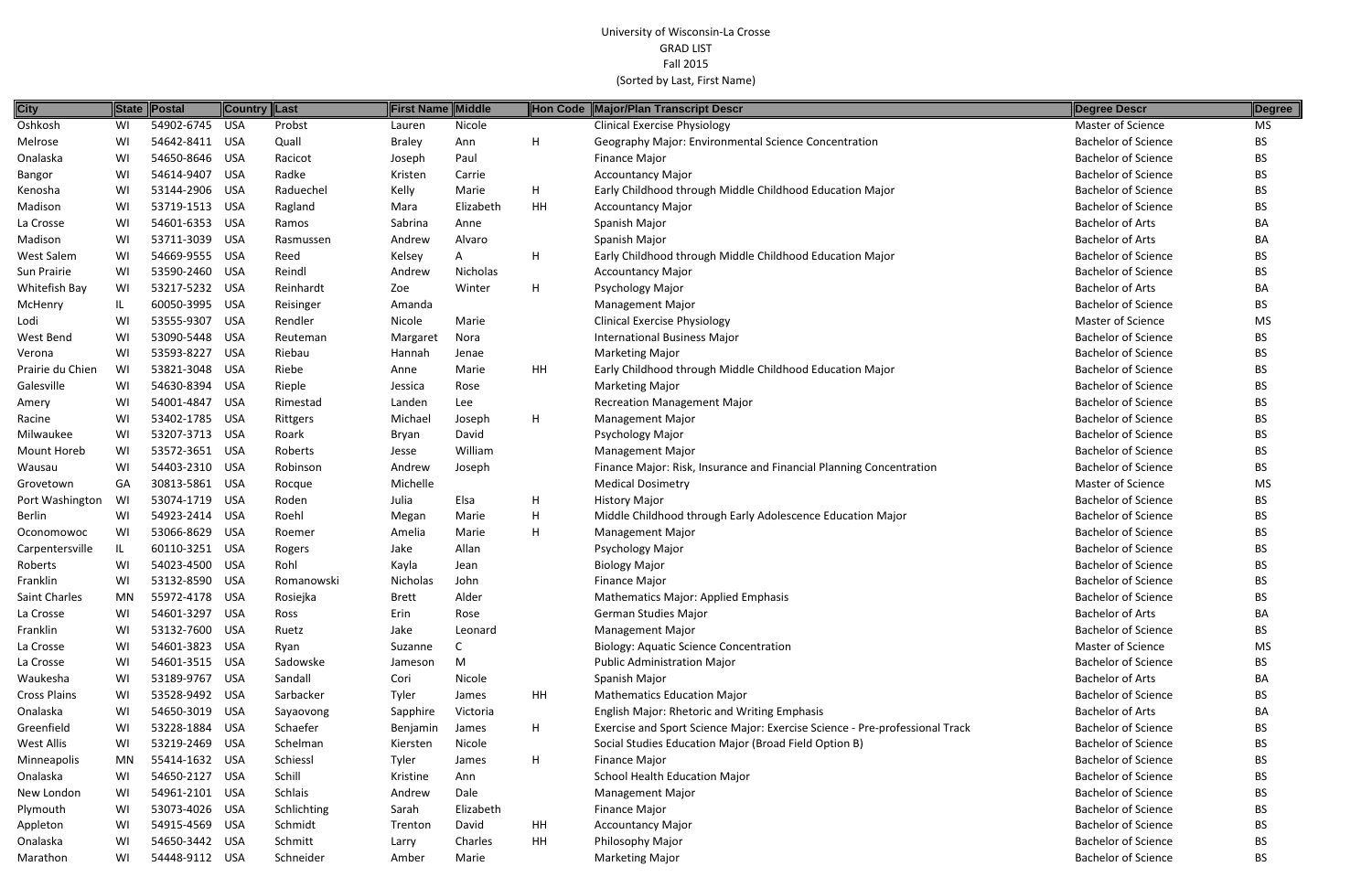| <b>City</b>             |           | State Postal   | <b>Country Last</b> |                             | <b>First Name Middle</b> |              |    | Hon Code Major/Plan Transcript Descr                                                | Degree Descr               | Degree    |
|-------------------------|-----------|----------------|---------------------|-----------------------------|--------------------------|--------------|----|-------------------------------------------------------------------------------------|----------------------------|-----------|
| <b>Two Rivers</b>       | WI        | 54241-9543     | USA                 | Schnell                     | Dominique Marie          |              |    | Psychology Major                                                                    | <b>Bachelor of Science</b> | <b>BS</b> |
| Oconomowoc              | WI        | 53066-2253     | USA                 | Schnell                     | Erich                    | William      |    | Communication Studies Major: Organizational and Professional Communication Emphasis | <b>Bachelor of Science</b> | <b>BS</b> |
| Hartland                | WI        | 53029-9487     | USA                 | Scholl                      | <b>Bradley</b>           | Christian    |    | Exercise and Sport Science Major: Exercise Science - Pre-professional Track         | <b>Bachelor of Science</b> | <b>BS</b> |
| Berlin                  | WI        | 54923-9440 USA |                     | Schrader                    | Robert                   | M            | HH | Social Studies Education Major (Broad Field Option B)                               | <b>Bachelor of Science</b> | <b>BS</b> |
| Milwaukee               | WI        | 53227-4512 USA |                     | Schraith                    | Valerie                  | Ann          |    | <b>Biology Major</b>                                                                | <b>Bachelor of Science</b> | <b>BS</b> |
| Oconomowoc              | WI        | 53066-1816 USA |                     | Schram                      | Eric                     | Peter        |    | <b>Management Major</b>                                                             | <b>Bachelor of Science</b> | <b>BS</b> |
| Appleton                | WI        | 54915-9440 USA |                     | Schreiber                   | Erica                    | $\mathsf{R}$ |    | Psychology Major                                                                    | <b>Bachelor of Science</b> | <b>BS</b> |
| Lodi                    | WI        | 53555-1308 USA |                     | Schroeder                   | Paul                     | Michael      |    | Physics Major: Business Concentration                                               | <b>Bachelor of Science</b> | BS.       |
| Caledonia               | MN        | 55921-5766 USA |                     | Schuttemeier                | Bobbi Jo                 |              | H  | <b>Biology Major</b>                                                                | <b>Bachelor of Science</b> | <b>BS</b> |
| Racine                  | WI        | 53402-1819 USA |                     | Schuttler                   | Ethan                    | Joseph       |    | Finance Major                                                                       | <b>Bachelor of Science</b> | <b>BS</b> |
| Hinckley                | <b>MN</b> | 55037-8445 USA |                     | Scullard                    | Amy                      | Kathryn      | H  | <b>Management Major</b>                                                             | <b>Bachelor of Science</b> | <b>BS</b> |
| Appleton                | WI        | 54913-8194 USA |                     | Selleck                     | Martin                   | David        |    | Social Studies Education Major (Broad Field Option B)                               | <b>Bachelor of Science</b> | <b>BS</b> |
| Hartland                | WI        | 53029-8205 USA |                     | Seneczko                    | Brittany                 | Kiersten     |    | <b>Occupational Therapy</b>                                                         | <b>Master of Science</b>   | MS        |
| Madison                 | WI        | 53704-3258 USA |                     | Sham Sunder Bharadw Nikhila |                          |              |    | <b>Microbiology Major</b>                                                           | <b>Bachelor of Science</b> | <b>BS</b> |
| Plover                  | WI        | 54467-9002 USA |                     | Shulfer                     | Megan                    | Lee          | H  | Middle Childhood through Early Adolescence Education Major                          | <b>Bachelor of Science</b> | BS.       |
| Excelsior               | <b>MN</b> | 55331-8990 USA |                     | Simmer                      | Mitchel                  | Keith        |    | <b>Marketing Major</b>                                                              | <b>Bachelor of Science</b> | <b>BS</b> |
| Holmen                  | WI        | 54636-8306 USA |                     | Simonson                    | Shayla                   | Marie        |    | Psychology Major                                                                    | <b>Bachelor of Science</b> | <b>BS</b> |
| St Louis Park           | MN        | 55426-3505 USA |                     | Siudzinski                  | Logan                    | Joseph       | H  | Finance Major                                                                       | <b>Bachelor of Science</b> | <b>BS</b> |
| Seymour                 | WI        | 54165-8875 USA |                     | Skogman                     | Calahan                  | Wade         | HH | Theatre Arts Major: Performance Emphasis                                            | <b>Bachelor of Arts</b>    | BA        |
| Osseo                   | WI        | 54758-9125 USA |                     | Skoyen                      | Kelsey                   | Aleda        |    | <b>Biology Major: Environmental Science Concentration</b>                           | <b>Bachelor of Science</b> | BS.       |
| Oconomowoc              | WI        | 53066-4262 USA |                     | Skufca                      | <b>Brianna</b>           | Jean         |    | Psychology Major                                                                    | <b>Bachelor of Science</b> | <b>BS</b> |
| La Crosse               | WI        | 54601-3568 USA |                     | Slak                        | Lindsy                   | Marie        |    | Psychology Major                                                                    | <b>Bachelor of Science</b> | <b>BS</b> |
| Rosemount               | <b>MN</b> | 55068-4667     | USA                 | Smeed                       | Danielle                 | Ann          |    | Communication Studies Major: Interpersonal Communication Emphasis                   | <b>Bachelor of Arts</b>    | BA        |
| Boscobel                | WI        | 53805-8225 USA |                     | Smith                       | Dustin                   | Lee          |    | Middle Childhood through Early Adolescence Education Major                          | <b>Bachelor of Science</b> | <b>BS</b> |
| Chippewa Falls          | WI        | 54729-9617 USA |                     | Smith                       | Heidi                    | Lynn         |    | <b>Marketing Major</b>                                                              | <b>Bachelor of Science</b> | BS.       |
| Onalaska                | WI        | 54650-2842 USA |                     | Smith                       | Jessika                  |              |    | Exercise and Sport Science: Human Performance                                       | Master of Science          | MS        |
| Oconomowoc              | WI        | 53066-1926 USA |                     | Smith                       | Lesley                   | Ann          |    | Psychology Major                                                                    | <b>Bachelor of Science</b> | BS.       |
| Chaska                  | MN        | 55318-4554 USA |                     | Snyder                      | Charles                  | Ryan         |    | <b>Marketing Major</b>                                                              | <b>Bachelor of Science</b> | <b>BS</b> |
| Sun Prairie             | WI        | 53590-1720 USA |                     | Snyder                      | Sarah                    | Elizabeth    |    | <b>Management Major</b>                                                             | <b>Bachelor of Science</b> | BS.       |
| Watertown               | WI        | 53098-4561 USA |                     | Sokovich                    | Joseph                   | Eugene       |    | <b>Accountancy Major</b>                                                            | <b>Bachelor of Science</b> | <b>BS</b> |
| <b>Chagrin Falls</b>    | ЮH        | 44022-2280 USA |                     | Solberg                     | Julianne                 | Elizabeth    |    | <b>Occupational Therapy</b>                                                         | Master of Science          | MS        |
| Rice Lake               | WI        | 54868-9711 USA |                     | Solum                       | Nicholas                 | Wayne        |    | Exercise and Sport Science Major: Exercise Science - Pre-professional Track         | <b>Bachelor of Science</b> | BS.       |
| Easton                  | MN        | 56025-0134 USA |                     | Sonnek                      | Samantha                 | Lynn         |    | <b>Clinical Exercise Physiology</b>                                                 | Master of Science          | MS        |
| Cumberland              | WI        | 54829-9636 USA |                     | Sorensen                    | Eric                     | John         | H  | Psychology Major                                                                    | <b>Bachelor of Science</b> | <b>BS</b> |
| Reedsburg               | WI        | 53959-9755 USA |                     | Sorenson                    | Garet                    | <b>Brit</b>  |    | Spanish Education Major (Early Childhood - Adolescence)                             | <b>Bachelor of Science</b> | <b>BS</b> |
| Manitowoc               | WI        | 54220-5612 USA |                     | Sprenger                    | Zachary                  | Micheal      |    | Psychology Major                                                                    | <b>Bachelor of Science</b> | <b>BS</b> |
| Bayside                 | WI        | 53217-1959 USA |                     | Squire                      | Christopher Michael      |              |    | <b>Biology Major</b>                                                                | <b>Bachelor of Science</b> | <b>BS</b> |
| La Crosse               | WI        | 54601-4144 USA |                     | Stacey                      | Jourdan                  | Elizabeth    | H  | Early Childhood through Middle Childhood Education Major                            | <b>Bachelor of Science</b> | <b>BS</b> |
| Aurora                  |           | 60502-6336 USA |                     | Stauffer                    | Nancy                    | M            |    | <b>Medical Dosimetry</b>                                                            | Master of Science          | MS        |
| Osseo                   | WI        | 54758-7829 USA |                     | Steen                       | Tess                     | Marie        | H  | <b>Therapeutic Recreation Major</b>                                                 | <b>Bachelor of Science</b> | <b>BS</b> |
| <b>Wisconsin Rapids</b> | WI        | 54495-9353 USA |                     | Steidl                      | Seth                     | Christian    |    | Theatre Arts Major: Performance Emphasis                                            | <b>Bachelor of Arts</b>    | BA        |
| Cadott                  | WI        | 54727-5735 USA |                     | Steiger                     | Emily                    | Lauren       | HH | English Major: Rhetoric and Writing Emphasis                                        | <b>Bachelor of Arts</b>    | BA        |
| Shafer                  | MN        | 55074-9798 USA |                     | Stein                       | Madeline                 | Clare        |    | <b>Biology Major</b>                                                                | <b>Bachelor of Science</b> | <b>BS</b> |
| Eagle River             | WI        | 54521-9105 USA |                     | Steinke                     | Mitchell                 | Nicholas     |    | <b>Management Major</b>                                                             | <b>Bachelor of Science</b> | <b>BS</b> |
| Neenah                  | WI        | 54956-1260     | USA                 | Stephani                    | Matthew                  | James        | HH | <b>Accountancy Major</b>                                                            | <b>Bachelor of Science</b> | <b>BS</b> |
| Camp Lake               | WI        | 53109          | <b>USA</b>          | Stermer                     | <b>Brett</b>             | Joseph       |    | <b>Management Major</b>                                                             | <b>Bachelor of Science</b> | <b>BS</b> |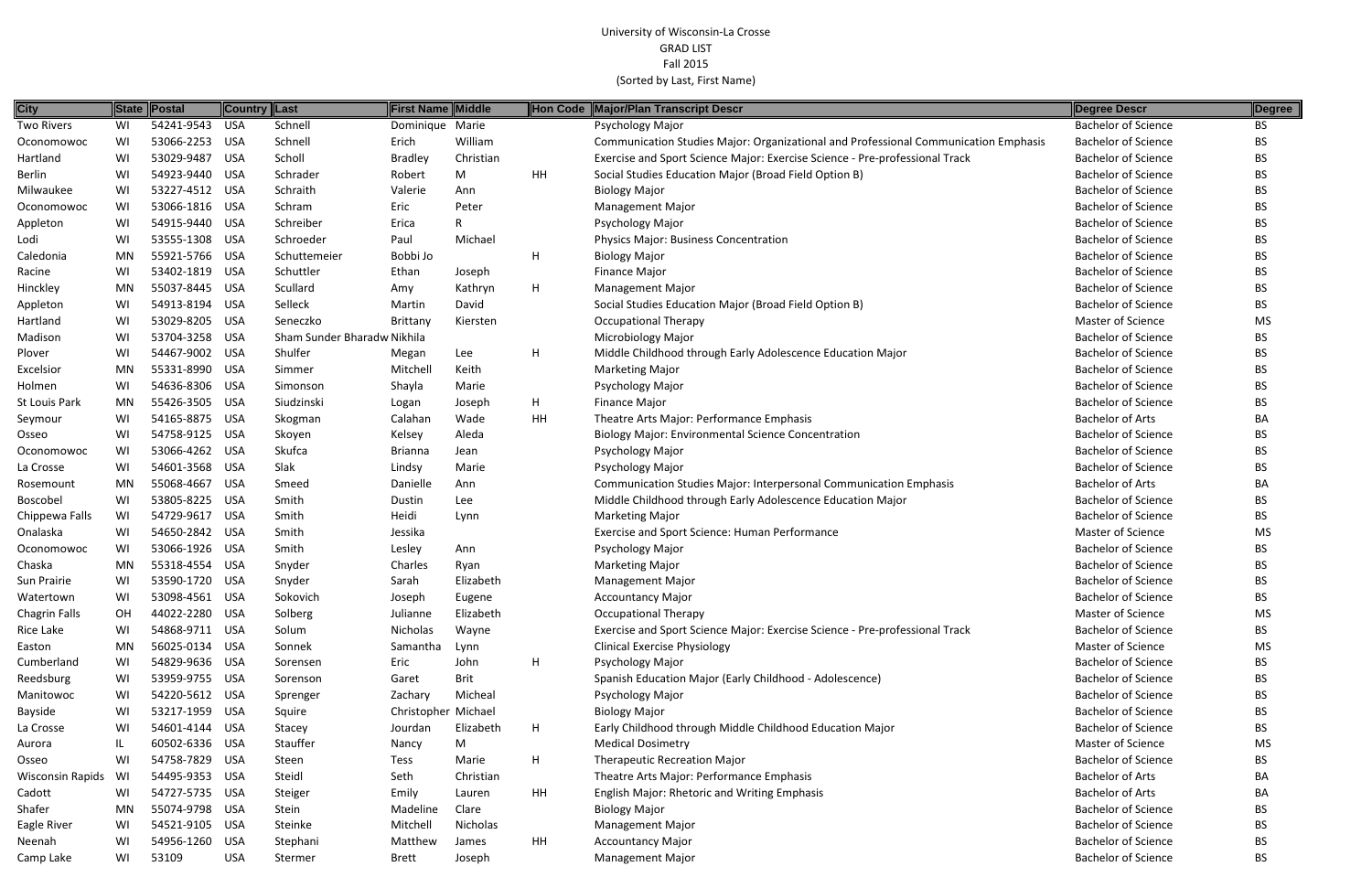| <b>City</b><br><b>First Name Middle</b><br>State Postal<br>Country Last<br>Hon Code Major/Plan Transcript Descr<br>54601-5659 USA<br>Stigen<br>Marie<br>Psychology Major<br>La Crosse<br>WI<br>Hannah<br>Stoffregen<br><b>Community Health Education Major</b><br>WI<br>54656-4405 USA<br>Elizabeth<br>HH<br>Sparta<br>Megan<br>53558-8407<br>Angela Victo Sison<br><b>HH</b><br>Early Childhood through Middle Childhood Education Major<br>Mc Farland<br>WI<br>USA<br>Stolen<br>53186-5543<br><b>USA</b><br>Waukesha<br>WI<br>Streater<br>Daniel<br><b>Chemistry Major</b><br>Hunter<br>54016-6724 USA<br>Jennifer<br>Elizabeth<br><b>Community Health Education Major</b><br>Hudson<br>WI<br>Strom<br>53151-3163 USA<br>Sufferling<br>HH<br>Spanish Education Major (Early Childhood - Adolescence)<br>New Berlin<br>WI<br>Sarah<br>Lynn<br>54601-7521 USA<br><b>Master of Business Administration</b><br>WI<br>Ted<br>Miles<br>La Crosse<br>Szymanski<br>61044-9609 USA<br>Collin<br>Talbert<br>Douglas<br>Communication Studies Major: Broadcast and Digital Media Emphasis<br>Kent<br>IL. | Degree Descr<br><b>Bachelor of Science</b><br><b>Bachelor of Science</b><br><b>Bachelor of Science</b><br><b>Bachelor of Science</b><br><b>Bachelor of Science</b><br><b>Bachelor of Science</b><br>Master of Business Admin<br><b>Bachelor of Science</b><br><b>Bachelor of Science</b> | Degree<br><b>BS</b><br>BS.<br>BS.<br>BS.<br><b>BS</b><br>BS.<br><b>MBA</b><br>BS. |
|-------------------------------------------------------------------------------------------------------------------------------------------------------------------------------------------------------------------------------------------------------------------------------------------------------------------------------------------------------------------------------------------------------------------------------------------------------------------------------------------------------------------------------------------------------------------------------------------------------------------------------------------------------------------------------------------------------------------------------------------------------------------------------------------------------------------------------------------------------------------------------------------------------------------------------------------------------------------------------------------------------------------------------------------------------------------------------------------------|------------------------------------------------------------------------------------------------------------------------------------------------------------------------------------------------------------------------------------------------------------------------------------------|-----------------------------------------------------------------------------------|
|                                                                                                                                                                                                                                                                                                                                                                                                                                                                                                                                                                                                                                                                                                                                                                                                                                                                                                                                                                                                                                                                                                 |                                                                                                                                                                                                                                                                                          |                                                                                   |
|                                                                                                                                                                                                                                                                                                                                                                                                                                                                                                                                                                                                                                                                                                                                                                                                                                                                                                                                                                                                                                                                                                 |                                                                                                                                                                                                                                                                                          |                                                                                   |
|                                                                                                                                                                                                                                                                                                                                                                                                                                                                                                                                                                                                                                                                                                                                                                                                                                                                                                                                                                                                                                                                                                 |                                                                                                                                                                                                                                                                                          |                                                                                   |
|                                                                                                                                                                                                                                                                                                                                                                                                                                                                                                                                                                                                                                                                                                                                                                                                                                                                                                                                                                                                                                                                                                 |                                                                                                                                                                                                                                                                                          |                                                                                   |
|                                                                                                                                                                                                                                                                                                                                                                                                                                                                                                                                                                                                                                                                                                                                                                                                                                                                                                                                                                                                                                                                                                 |                                                                                                                                                                                                                                                                                          |                                                                                   |
|                                                                                                                                                                                                                                                                                                                                                                                                                                                                                                                                                                                                                                                                                                                                                                                                                                                                                                                                                                                                                                                                                                 |                                                                                                                                                                                                                                                                                          |                                                                                   |
|                                                                                                                                                                                                                                                                                                                                                                                                                                                                                                                                                                                                                                                                                                                                                                                                                                                                                                                                                                                                                                                                                                 |                                                                                                                                                                                                                                                                                          |                                                                                   |
|                                                                                                                                                                                                                                                                                                                                                                                                                                                                                                                                                                                                                                                                                                                                                                                                                                                                                                                                                                                                                                                                                                 |                                                                                                                                                                                                                                                                                          |                                                                                   |
| WI<br>54612-8257<br>USA<br>Taylor<br>Colton<br>Blain<br><b>Biology Major: Biomedical Science Concentration</b><br>Arcadia                                                                                                                                                                                                                                                                                                                                                                                                                                                                                                                                                                                                                                                                                                                                                                                                                                                                                                                                                                       |                                                                                                                                                                                                                                                                                          | BS.                                                                               |
| 05446-1543 USA<br>Colchester<br>VT<br>Taylor<br>Jonathan<br><b>Medical Dosimetry</b>                                                                                                                                                                                                                                                                                                                                                                                                                                                                                                                                                                                                                                                                                                                                                                                                                                                                                                                                                                                                            | Master of Science                                                                                                                                                                                                                                                                        | <b>MS</b>                                                                         |
| 53129-2603<br>USA<br>Greendale<br>WI<br>Terch<br>Charles<br>Vernon<br>Psychology Major                                                                                                                                                                                                                                                                                                                                                                                                                                                                                                                                                                                                                                                                                                                                                                                                                                                                                                                                                                                                          | <b>Bachelor of Science</b>                                                                                                                                                                                                                                                               | ВS                                                                                |
| 54701-7793 USA<br>Thielbar<br><b>Biology Major</b><br>Eau Claire<br>WI<br>Ashley<br>Mae                                                                                                                                                                                                                                                                                                                                                                                                                                                                                                                                                                                                                                                                                                                                                                                                                                                                                                                                                                                                         | <b>Bachelor of Science</b>                                                                                                                                                                                                                                                               | BS.                                                                               |
| 54115-9641 USA<br>HH<br>Psychology Major<br>De Pere<br>WI<br>Thiem<br>Erica<br>Rae                                                                                                                                                                                                                                                                                                                                                                                                                                                                                                                                                                                                                                                                                                                                                                                                                                                                                                                                                                                                              | <b>Bachelor of Arts</b>                                                                                                                                                                                                                                                                  | BA                                                                                |
| 54648-8115 USA<br>Norwalk<br>WI<br>Thomas<br>Tyler<br>David<br>Exercise and Sport Science Major: Physical Education                                                                                                                                                                                                                                                                                                                                                                                                                                                                                                                                                                                                                                                                                                                                                                                                                                                                                                                                                                             | <b>Bachelor of Science</b>                                                                                                                                                                                                                                                               | BS.                                                                               |
| 54601-8221 USA<br><b>Finance Major</b><br>La Crosse<br>WI<br>Thompson<br>Lynsee                                                                                                                                                                                                                                                                                                                                                                                                                                                                                                                                                                                                                                                                                                                                                                                                                                                                                                                                                                                                                 | <b>Bachelor of Science</b>                                                                                                                                                                                                                                                               | BS.                                                                               |
| <b>HH</b><br>Menomonee Falls WI<br>53051-3513 USA<br>Thomson<br>Stephanie<br>Lois<br>Early Childhood through Middle Childhood Education Major                                                                                                                                                                                                                                                                                                                                                                                                                                                                                                                                                                                                                                                                                                                                                                                                                                                                                                                                                   | <b>Bachelor of Science</b>                                                                                                                                                                                                                                                               | ВS                                                                                |
| 54601-3490 USA<br>La Crosse<br>WI<br>Ashley<br><b>Occupational Therapy</b><br>Tietgen<br>Ann                                                                                                                                                                                                                                                                                                                                                                                                                                                                                                                                                                                                                                                                                                                                                                                                                                                                                                                                                                                                    | Master of Science                                                                                                                                                                                                                                                                        | <b>MS</b>                                                                         |
| 56031-2429<br>USA<br>Psychology Major<br>Fairmont<br>MN<br>Morgan<br>Roxanne<br>Timmerman                                                                                                                                                                                                                                                                                                                                                                                                                                                                                                                                                                                                                                                                                                                                                                                                                                                                                                                                                                                                       | <b>Bachelor of Science</b>                                                                                                                                                                                                                                                               | BS.                                                                               |
| Ho Chi Minh<br>70000<br>Ton<br><b>Computer Science Major</b><br><b>VNM</b><br>That Hai<br>Dang                                                                                                                                                                                                                                                                                                                                                                                                                                                                                                                                                                                                                                                                                                                                                                                                                                                                                                                                                                                                  | <b>Bachelor of Science</b>                                                                                                                                                                                                                                                               | BS.                                                                               |
| 54624-6398 USA<br><b>Community Health Education Major</b><br>WI<br>Claire<br>Aline<br>H.<br>De Soto<br>Townsend                                                                                                                                                                                                                                                                                                                                                                                                                                                                                                                                                                                                                                                                                                                                                                                                                                                                                                                                                                                 | <b>Bachelor of Science</b>                                                                                                                                                                                                                                                               | BS.                                                                               |
| Park Falls<br>54552-8966 USA<br>Chene<br>H.<br>Music Major: Choral Emphasis<br>WI<br>Tiffany<br>Townsend                                                                                                                                                                                                                                                                                                                                                                                                                                                                                                                                                                                                                                                                                                                                                                                                                                                                                                                                                                                        | <b>Bachelor of Science</b>                                                                                                                                                                                                                                                               | BS.                                                                               |
| 53040-9255 USA<br>Middle Childhood through Early Adolescence Education Major<br>WI<br>Н.<br>Kewaskum<br>Trautner<br>Hope<br>Lauren                                                                                                                                                                                                                                                                                                                                                                                                                                                                                                                                                                                                                                                                                                                                                                                                                                                                                                                                                              | <b>Bachelor of Science</b>                                                                                                                                                                                                                                                               | BS.                                                                               |
| Janesville<br>53548-9492 USA<br>WI<br>Treinen<br>Daniel<br><b>Biology Major</b><br>Vincent                                                                                                                                                                                                                                                                                                                                                                                                                                                                                                                                                                                                                                                                                                                                                                                                                                                                                                                                                                                                      | <b>Bachelor of Science</b>                                                                                                                                                                                                                                                               | <b>BS</b>                                                                         |
| 53534-9595 USA<br><b>Chemistry Major: ACS Certification</b><br>WI<br>Evelyn<br>Edgerton<br>Tronnes<br>Anne                                                                                                                                                                                                                                                                                                                                                                                                                                                                                                                                                                                                                                                                                                                                                                                                                                                                                                                                                                                      | <b>Bachelor of Science</b>                                                                                                                                                                                                                                                               | BS.                                                                               |
| 54601-2287<br>La Crosse<br>WI<br>USA<br>Tsai<br>Ching-Shan<br>Н.<br>Exercise and Sport Science Major: Exercise Science - Pre-professional Track                                                                                                                                                                                                                                                                                                                                                                                                                                                                                                                                                                                                                                                                                                                                                                                                                                                                                                                                                 | <b>Bachelor of Science</b>                                                                                                                                                                                                                                                               | BS.                                                                               |
| 53566-1634 USA<br>William<br>WI<br>Tschanz<br><b>Microbiology Major</b><br>Garrett<br>Monroe                                                                                                                                                                                                                                                                                                                                                                                                                                                                                                                                                                                                                                                                                                                                                                                                                                                                                                                                                                                                    | <b>Bachelor of Science</b>                                                                                                                                                                                                                                                               | BS.                                                                               |
| 54650-9757 USA<br>Stephanie<br><b>Criminal Justice Minor</b><br>WI<br>Onalaska<br>Tuma                                                                                                                                                                                                                                                                                                                                                                                                                                                                                                                                                                                                                                                                                                                                                                                                                                                                                                                                                                                                          | <b>Bachelor of Science</b>                                                                                                                                                                                                                                                               | BS.                                                                               |
| Stephanie<br>Onalaska<br>WI<br>54650-9757<br>USA<br>Sociology Major<br>Tuma                                                                                                                                                                                                                                                                                                                                                                                                                                                                                                                                                                                                                                                                                                                                                                                                                                                                                                                                                                                                                     | <b>Bachelor of Science</b>                                                                                                                                                                                                                                                               | <b>BS</b>                                                                         |
| WI<br>53929-8868 USA<br>Exercise and Sport Science Major: Exercise Science - Pre-professional Track<br>Elroy<br>Kody<br>H<br>Vaassen<br>Urban                                                                                                                                                                                                                                                                                                                                                                                                                                                                                                                                                                                                                                                                                                                                                                                                                                                                                                                                                   | <b>Bachelor of Science</b>                                                                                                                                                                                                                                                               | ВS                                                                                |
| Little Chute<br>WI<br>54140-1105 USA<br>M<br>Van Den Heuvel<br>Alyssa<br>Exercise and Sport Science Major: Exercise Science - Pre-professional Track                                                                                                                                                                                                                                                                                                                                                                                                                                                                                                                                                                                                                                                                                                                                                                                                                                                                                                                                            | <b>Bachelor of Science</b>                                                                                                                                                                                                                                                               | <b>BS</b>                                                                         |
| Lake Geneva<br>53147-2760 USA<br>Sue<br>WI.<br>VandenLangenberg<br>Bethany<br><b>Marketing Major</b>                                                                                                                                                                                                                                                                                                                                                                                                                                                                                                                                                                                                                                                                                                                                                                                                                                                                                                                                                                                            | <b>Bachelor of Science</b>                                                                                                                                                                                                                                                               | BS.                                                                               |
| 54636-9662 USA<br>Khoua<br><b>Management Major</b><br>Holmen<br>WI<br>Vang<br>Mai                                                                                                                                                                                                                                                                                                                                                                                                                                                                                                                                                                                                                                                                                                                                                                                                                                                                                                                                                                                                               | <b>Bachelor of Science</b>                                                                                                                                                                                                                                                               | BS.                                                                               |
| WI<br>54904-9338 USA<br>Oshkosh<br>Vidmar<br><b>Marketing Major</b><br>Greg                                                                                                                                                                                                                                                                                                                                                                                                                                                                                                                                                                                                                                                                                                                                                                                                                                                                                                                                                                                                                     | <b>Bachelor of Science</b>                                                                                                                                                                                                                                                               | BS.                                                                               |
| 55331-3128 USA<br><b>Biology Major</b><br>Excelsior<br>MN<br>Vidmar<br>Marie<br>Mia                                                                                                                                                                                                                                                                                                                                                                                                                                                                                                                                                                                                                                                                                                                                                                                                                                                                                                                                                                                                             | <b>Bachelor of Science</b>                                                                                                                                                                                                                                                               | BS.                                                                               |
| 55125-4000 USA<br>Noel<br>Woodbury<br>MN<br>Vierling<br><b>Marketing Major</b><br>Krista                                                                                                                                                                                                                                                                                                                                                                                                                                                                                                                                                                                                                                                                                                                                                                                                                                                                                                                                                                                                        | <b>Bachelor of Science</b>                                                                                                                                                                                                                                                               | BS.                                                                               |
| 55921-8682 USA<br>Edward<br><b>Master of Business Administration</b><br>Caledonia<br>MN<br>Voight<br>Kevin                                                                                                                                                                                                                                                                                                                                                                                                                                                                                                                                                                                                                                                                                                                                                                                                                                                                                                                                                                                      | Master of Business Admin                                                                                                                                                                                                                                                                 | <b>MBA</b>                                                                        |
| 53051-4216 USA<br>Volk<br>Menomonee Falls WI<br>Evelyn<br><b>Chemistry Major: ACS Certification</b><br>Sarah                                                                                                                                                                                                                                                                                                                                                                                                                                                                                                                                                                                                                                                                                                                                                                                                                                                                                                                                                                                    | <b>Bachelor of Science</b>                                                                                                                                                                                                                                                               | BS.                                                                               |
| 54660-4386 USA<br>Von Haden<br>Tyler<br>Donald<br><b>Mathematics Education Major</b><br>Tomah<br>WI                                                                                                                                                                                                                                                                                                                                                                                                                                                                                                                                                                                                                                                                                                                                                                                                                                                                                                                                                                                             | <b>Bachelor of Science</b>                                                                                                                                                                                                                                                               | ВS                                                                                |
| 54016-7638 USA<br>Music Major: Choral Emphasis<br>Hudson<br>H.<br>WI<br>Vought<br>Corissa<br>Anne                                                                                                                                                                                                                                                                                                                                                                                                                                                                                                                                                                                                                                                                                                                                                                                                                                                                                                                                                                                               | <b>Bachelor of Science</b>                                                                                                                                                                                                                                                               | BS.                                                                               |
| 53156-9614 USA<br>H<br>Early Childhood through Middle Childhood Education Major<br>Palmyra<br>WI<br>Ashley<br>Wagner<br>Amanda                                                                                                                                                                                                                                                                                                                                                                                                                                                                                                                                                                                                                                                                                                                                                                                                                                                                                                                                                                  | <b>Bachelor of Science</b>                                                                                                                                                                                                                                                               | BS.                                                                               |
| 55123-3940 USA<br>MN<br>Allison<br>HH<br>Psychology Major<br>Eagan<br>Wagner<br>Laura                                                                                                                                                                                                                                                                                                                                                                                                                                                                                                                                                                                                                                                                                                                                                                                                                                                                                                                                                                                                           | <b>Bachelor of Arts</b>                                                                                                                                                                                                                                                                  | BA                                                                                |
| 54956-1227 USA<br>Wahl<br>WI<br>Luke<br><b>Mathematics Education Major</b><br>Neenah<br>Aaron                                                                                                                                                                                                                                                                                                                                                                                                                                                                                                                                                                                                                                                                                                                                                                                                                                                                                                                                                                                                   | <b>Bachelor of Science</b>                                                                                                                                                                                                                                                               | ВS                                                                                |
| 33594-3715 USA<br>Walsh<br><b>Medical Dosimetry</b><br>Valrico<br>FL.<br>Ashley                                                                                                                                                                                                                                                                                                                                                                                                                                                                                                                                                                                                                                                                                                                                                                                                                                                                                                                                                                                                                 | Master of Science                                                                                                                                                                                                                                                                        | MS                                                                                |
| 56025-7302 USA<br>H<br>MN<br>Kathryn<br>Early Childhood through Middle Childhood Education Major<br>Easton<br>Warmka<br>Sara                                                                                                                                                                                                                                                                                                                                                                                                                                                                                                                                                                                                                                                                                                                                                                                                                                                                                                                                                                    | <b>Bachelor of Science</b>                                                                                                                                                                                                                                                               | BS.                                                                               |
| 53807-9446 USA<br>Cuba City<br>WI<br>Wedig<br><b>Brittany</b><br><b>Psychology Major</b><br>Lynn                                                                                                                                                                                                                                                                                                                                                                                                                                                                                                                                                                                                                                                                                                                                                                                                                                                                                                                                                                                                | <b>Bachelor of Science</b>                                                                                                                                                                                                                                                               | BS.                                                                               |
| 55304-3186 USA<br>MN<br>Weeks<br>Allison<br>Archaeological Studies Major<br>Andover<br>Joy                                                                                                                                                                                                                                                                                                                                                                                                                                                                                                                                                                                                                                                                                                                                                                                                                                                                                                                                                                                                      | <b>Bachelor of Arts</b>                                                                                                                                                                                                                                                                  | BA                                                                                |

| <b>Degree Descr</b>        | Degree     |
|----------------------------|------------|
| <b>Bachelor of Science</b> | ΒS         |
| <b>Bachelor of Science</b> | BS         |
| <b>Bachelor of Science</b> | <b>BS</b>  |
| <b>Bachelor of Science</b> | <b>BS</b>  |
| <b>Bachelor of Science</b> | <b>BS</b>  |
| <b>Bachelor of Science</b> | BS         |
| Master of Business Admin   | <b>MBA</b> |
| <b>Bachelor of Science</b> | <b>BS</b>  |
| <b>Bachelor of Science</b> | <b>BS</b>  |
| <b>Master of Science</b>   | MS         |
| <b>Bachelor of Science</b> | <b>BS</b>  |
| <b>Bachelor of Science</b> | <b>BS</b>  |
| <b>Bachelor of Arts</b>    | BА         |
| <b>Bachelor of Science</b> | <b>BS</b>  |
| <b>Bachelor of Science</b> | <b>BS</b>  |
| <b>Bachelor of Science</b> | <b>BS</b>  |
| <b>Master of Science</b>   | <b>MS</b>  |
| <b>Bachelor of Science</b> | BS         |
| <b>Bachelor of Science</b> | <b>BS</b>  |
| <b>Bachelor of Science</b> | BS         |
| <b>Bachelor of Science</b> | BS         |
| <b>Bachelor of Science</b> | BS         |
| <b>Bachelor of Science</b> | BS         |
| <b>Bachelor of Science</b> | <b>BS</b>  |
| <b>Bachelor of Science</b> | <b>BS</b>  |
| <b>Bachelor of Science</b> | BS         |
| <b>Bachelor of Science</b> | BS         |
| <b>Bachelor of Science</b> | BS         |
| <b>Bachelor of Science</b> | ΒS         |
| <b>Bachelor of Science</b> | BS         |
| <b>Bachelor of Science</b> | ВS         |
| <b>Bachelor of Science</b> | BS         |
| <b>Bachelor of Science</b> | BS         |
| <b>Bachelor of Science</b> | BS         |
| <b>Bachelor of Science</b> | <b>BS</b>  |
| Master of Business Admin   | <b>MBA</b> |
| <b>Bachelor of Science</b> | BS         |
| <b>Bachelor of Science</b> | BS         |
| <b>Bachelor of Science</b> | BS         |
| <b>Bachelor of Science</b> | <b>BS</b>  |
| <b>Bachelor of Arts</b>    | BA         |
| <b>Bachelor of Science</b> | <b>BS</b>  |
| <b>Master of Science</b>   | MS         |
| <b>Bachelor of Science</b> | ΒS         |
| <b>Bachelor of Science</b> | BS         |
| <b>Bachelor of Arts</b>    | RΔ         |